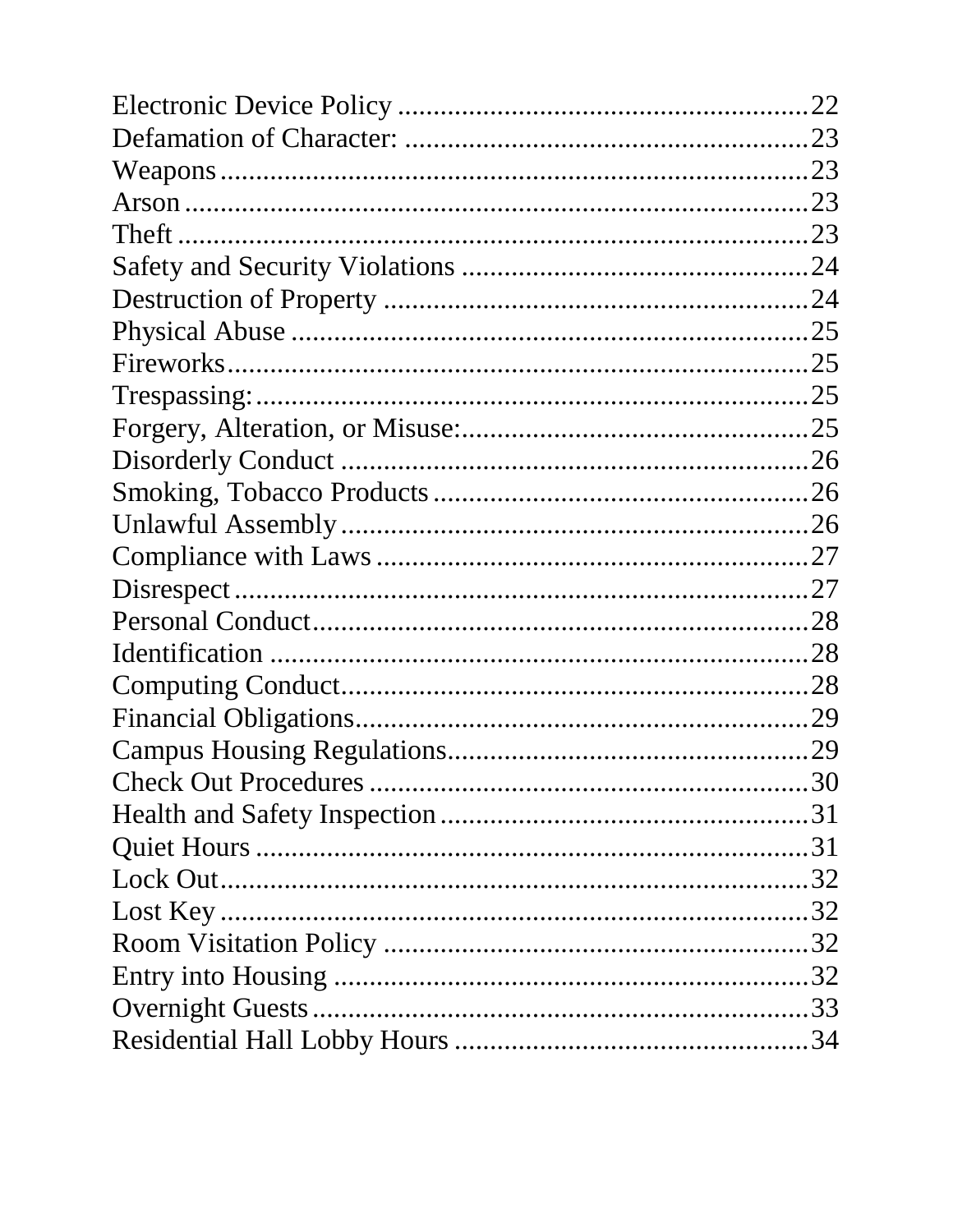#### **Academic Honor Code Preamble**

<span id="page-2-0"></span>As Martin Methodist College students, we seek an environment in which members of a diverse student body can live together, interact, and learn from one another in ways that protect both personal freedom and community standards. If a diverse community is to prosper, its members must attempt to come to terms with their differences; this goal is only possible if students seek mutual understanding by means of respectful communication. By holding us accountable for our words and actions, the Honor Code acts as an educational tool, instructing us to resolve conflicts by engaging others in dialogues that yield greater awareness for all parties involved. By enrolling in Martin Methodist College, each person agrees to follow the Honor Code for the duration of his or her time as a student of the college. By encouraging respectful conduct, we hope to create an atmosphere conducive to learning and growing.

The Martin Methodist College Honor Code is a two-part code of conduct. The first part, implemented in 2003, involves academic integrity. This portion of the Honor Code defines cheating, plagiarism, academic misrepresentation, multiple submissions of work, and the consequences for failure to comply with the Honor Code or Honor Council. It also describes the process through which the Honor Code will be administered, and the appeals process. The second part of the Honor Code, implemented in 2007, concerns student life. This portion of the Honor Code includes housing regulations, alcohol and drug policies, the overall conduct code for all students, and consequences for failure to comply with the Honor Code.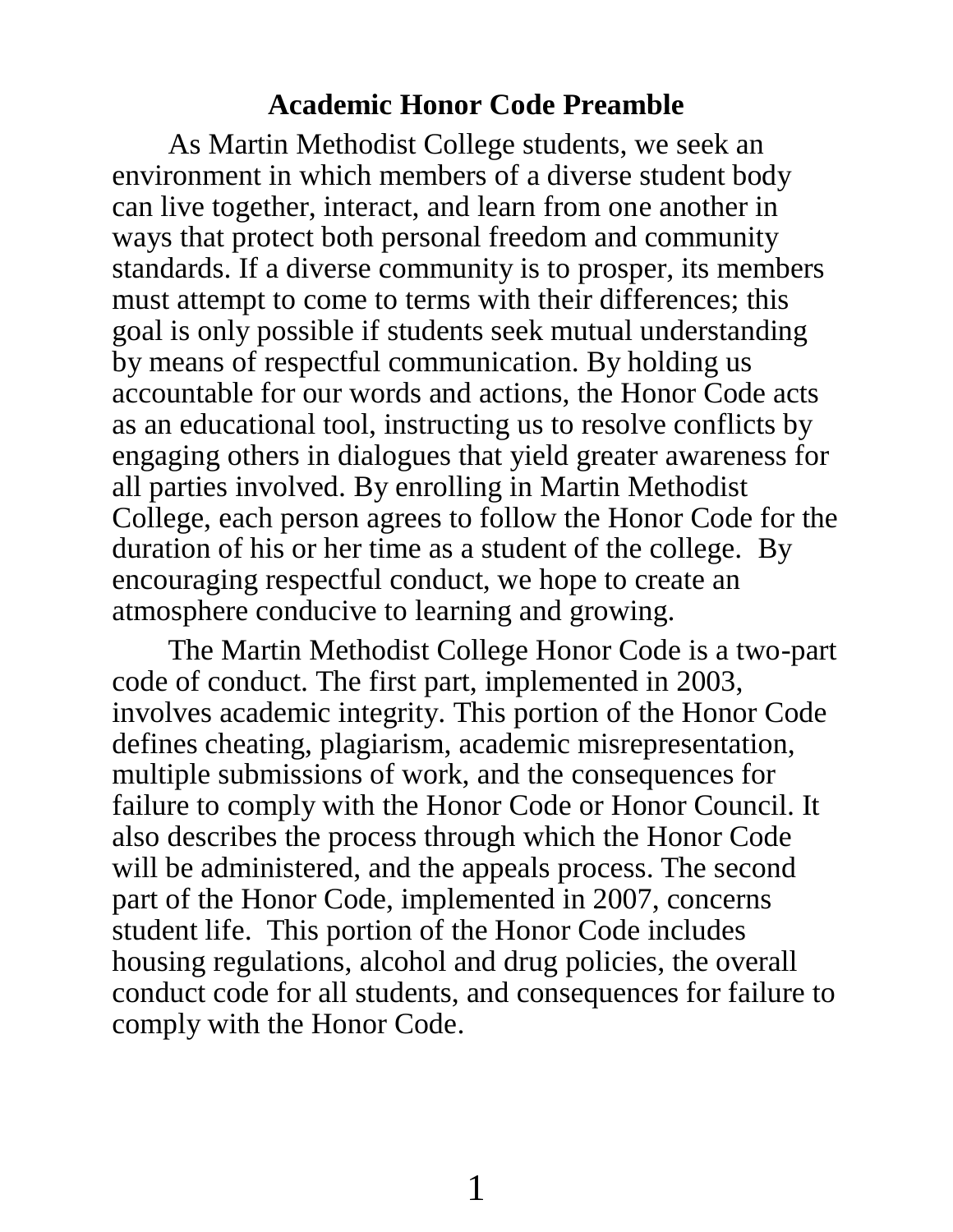**Correctness of Information:** Students have the right to accurate and clear information that will enable them to determine the general requirements for a particular curriculum or program of study.

## **Academic Integrity**

<span id="page-3-0"></span>Students are responsible for proper conduct and integrity in all scholastic work. This includes following a professor's instructions as to the completion of tests, quizzes, homework, and laboratory reports, and asking for clarification if the instructions are not clear. Students should not give or receive aid when taking exams, unless the professor specifies that this practice is appropriate. In addition, students should complete work within the time limitations specified by the professor. Described below are violations of these basic academic expectations and their consequences. In addition, students have the responsibility to review and abide by syllabi for all courses.

<span id="page-3-1"></span>**Cheating:** Cheating is the use of any unauthorized source in the completion of assignments or tests. Students must complete all tests and examinations without help from any unauthorized source; they may not use, offer, or solicit unauthorized information, materials, or help without the explicit consent of the professor. Cheating offenses include, but are not limited to, looking at another student's paper, an open textbook, a notebook, online or a "cheat sheet" during a test; talking to another student during a test; the sharing of information between students who have taken a test and students who have not; and using or soliciting unauthorized test copies as study aids. Collusion—working together in an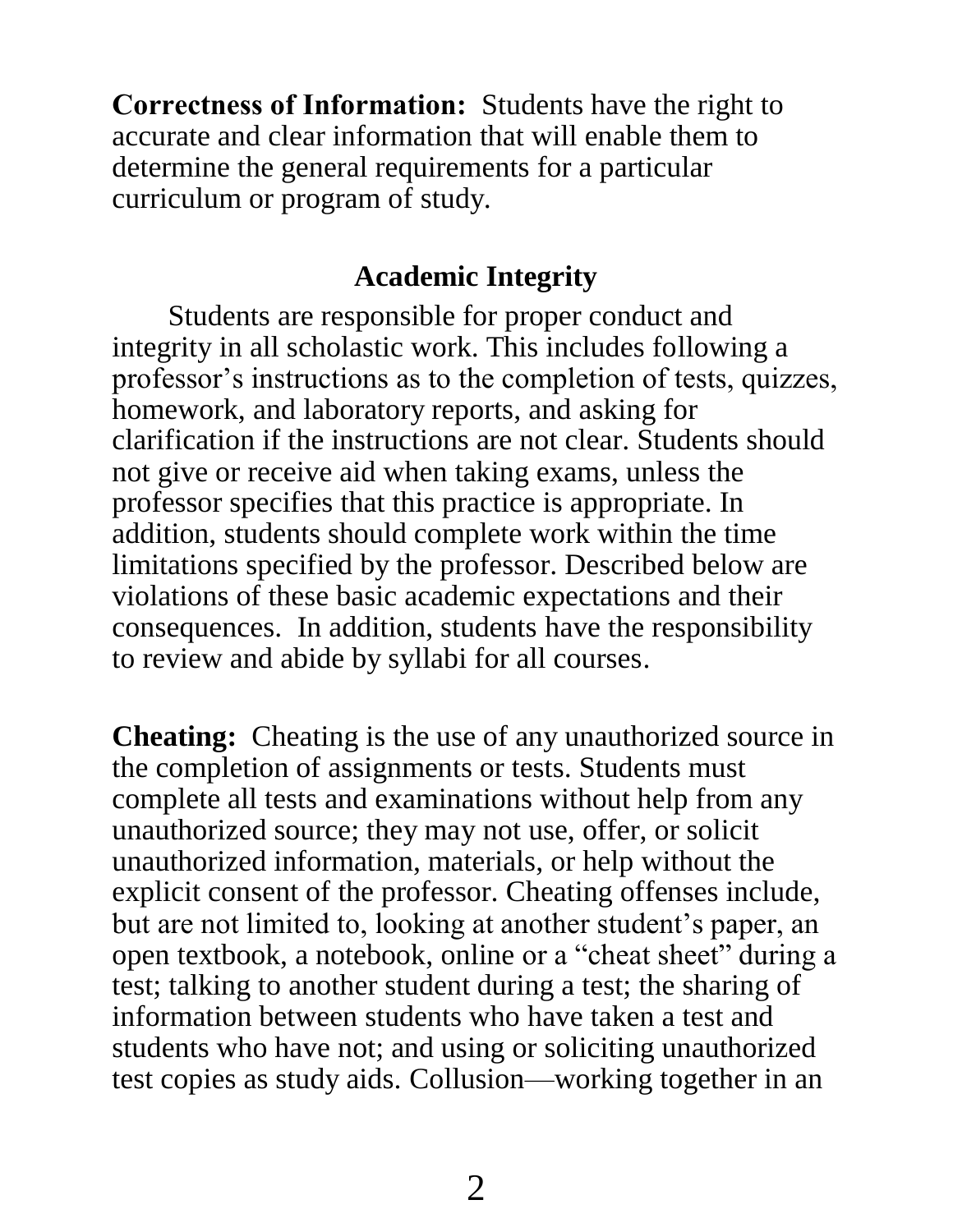unauthorized or fraudulent way—is also cheating. Students may not collude on homework, papers, tests, or any other type of classwork without the express consent of the instructor(s). The student who knowingly shares information or supplies material to another student has also committed an offense and can be charged under this section. These rules apply to take-home exams as well as any other assignments unless the professor explicitly says otherwise. Students must check with the professor and syllabus to clarify what is acceptable. Cheating also includes the use of an instructor's copy of a textbook. These textbooks are not allowed in any class. The professor also has the right to confiscate any and all unauthorized materials used in the completion of academic work.

<span id="page-4-0"></span>**Plagiarism:** Plagiarism, according to Hodges' Harbrace Handbook, 14th ed., is "the use of another writer's words or ideas without acknowledging the source. Akin to theft, plagiarism has serious consequences and should always be avoided" (788). Plagiarism can be blatant or incidental. Blatant plagiarism includes copying a passage without giving proper credit to the source, downloading all or part of a paper from the internet, summarizing or paraphrasing another's ideas without indicating where they came from, or submitting someone else's work as one's own. Incidental plagiarism includes careless omission of quotation marks around a passage that was copied word for word and otherwise cited correctly, or minor errors in documentation when quoting, summarizing, or paraphrasing another's words or ideas. Both forms of plagiarism are serious. Students must avoid both kinds of plagiarism.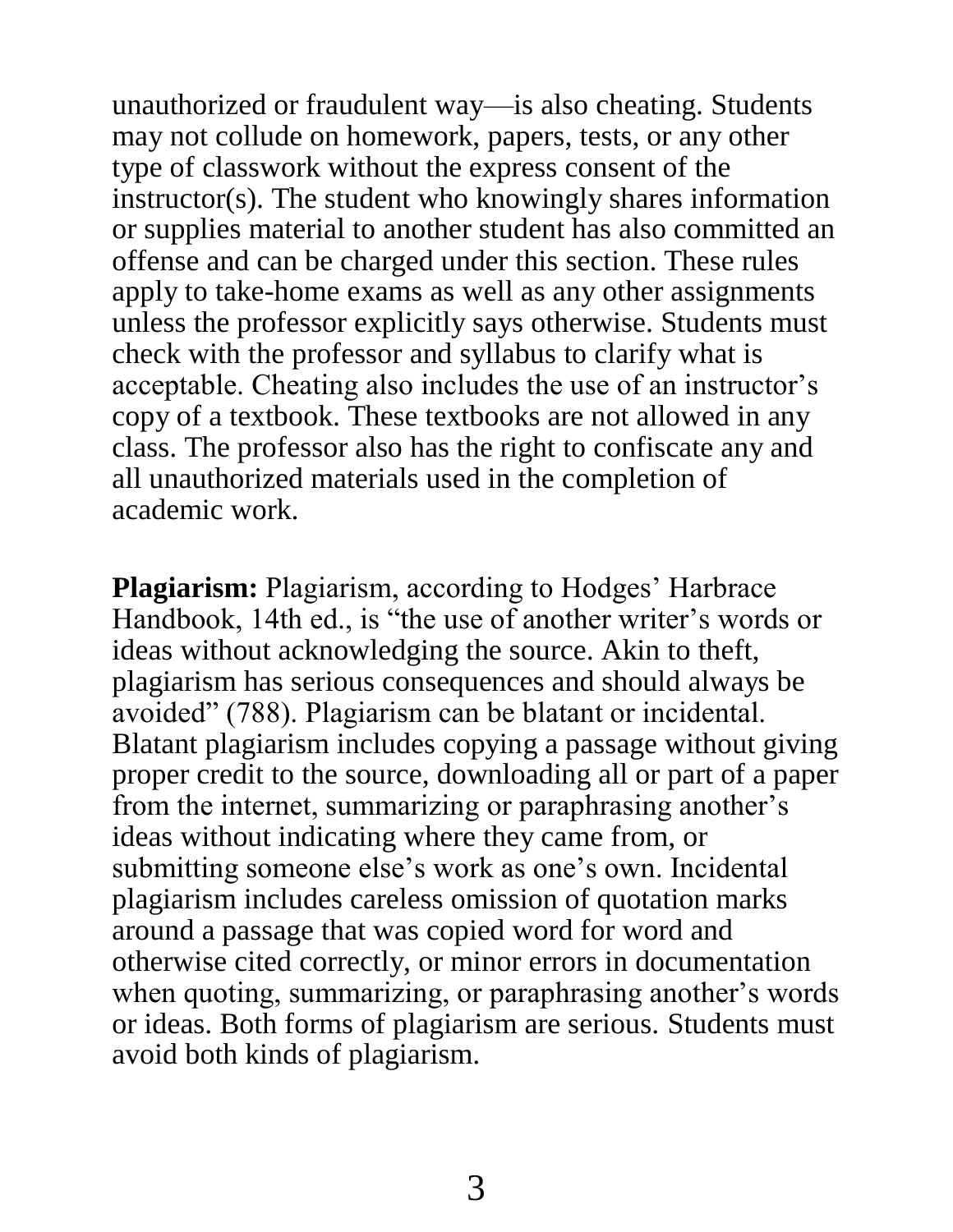<span id="page-5-0"></span>**Academic Misrepresentation:** Any act of dishonesty committed for academic advantage is misrepresentation. Violations include, but are not limited to, lying about reasons for absences or late work, forging an academic document (e.g., a drop/add form), or submitting work not prepared by the student.

<span id="page-5-1"></span>**Multiple submissions of work:** Students may not, without the prior consent of all instructors involved, submit the same work for credit in two or more courses or for a repetition of the same course, nor may they submit work previously completed at any other institution without the prior written consent of the current instructor.

<span id="page-5-2"></span>**Failure to cooperate with the Honor Council:** Members of the college community who are notified of Honor Code action which involves them and who fail to attend a scheduled meeting or hearing may be subject to disciplinary action at the discretion of the Honor Council. Witnesses are required to testify when called. Students convicted of an Honor Code violation who fail to comply with any penalties set by the Council may be subject to further disciplinary action. Cooperation consists of telling the truth. Failure to do so may produce additional honor code violations.

<span id="page-5-3"></span>**Electronic Device Policy:** Unless specifically allowed by the instructor, no devices that allow communication of any kind may be used during examinations (tests, quizzes, final exams, etc.). Prohibited items include but are not limited to: cell phones, pagers, messaging devices, PDAs, MP3 players, iPods, iPads, electronic dictionaries, computers, and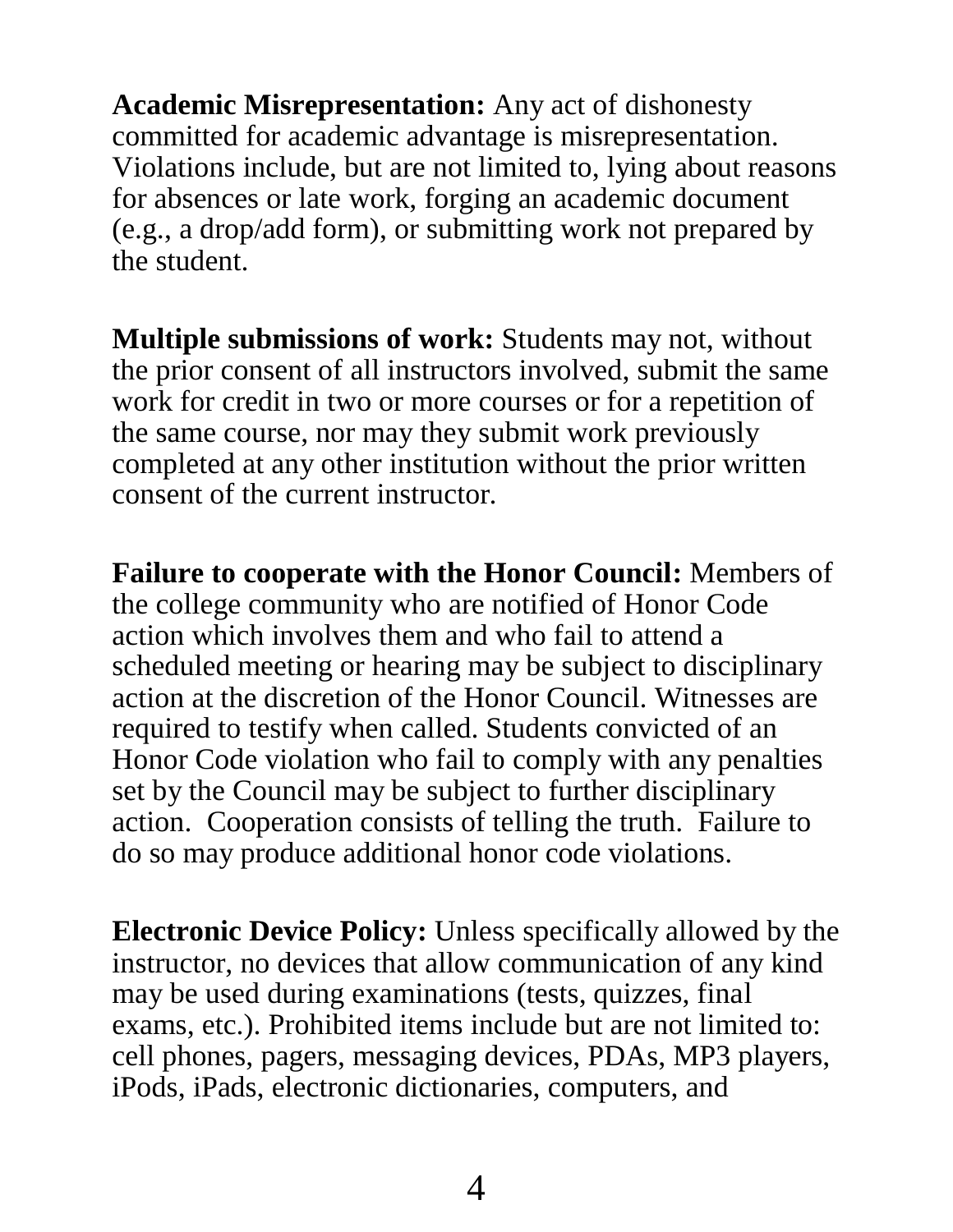calculators with communication capabilities. Any use during an examination of an electronic device other than those authorized and approved by the course instructor is cheating.

Instructors may place additional restrictions on the use of calculators and other electronic devices during exams. For example, graphing calculators may be allowed, but calculators that can store text and images will be prohibited. Students are advised to check with their instructor prior to any examination if they are not sure whether an electronic device is acceptable.

## **Guidelines for Consequences for Above Actions**

<span id="page-6-0"></span>Below are guidelines the Honor Council will use in assigning consequences for the academic violations described above. The Honor Council has the authority to change any sanction to fit the severity of the offense as deemed necessary.

## **Cheating and/or Blatant Plagiarism**

<span id="page-6-1"></span>First Offense: zero on the test or assignment.

**Second Offense:** grade of F assigned in the course, and mandatory counseling—academic, psychological, or other to be assigned by the Honor Council.

**Third Offense:** Academic Suspension for one semester, not including summer semester.

## **Incidental Plagiarism**

<span id="page-6-2"></span>**First Offense:** assignment must be rewritten using proper citations; academic counseling is recommended and may be required.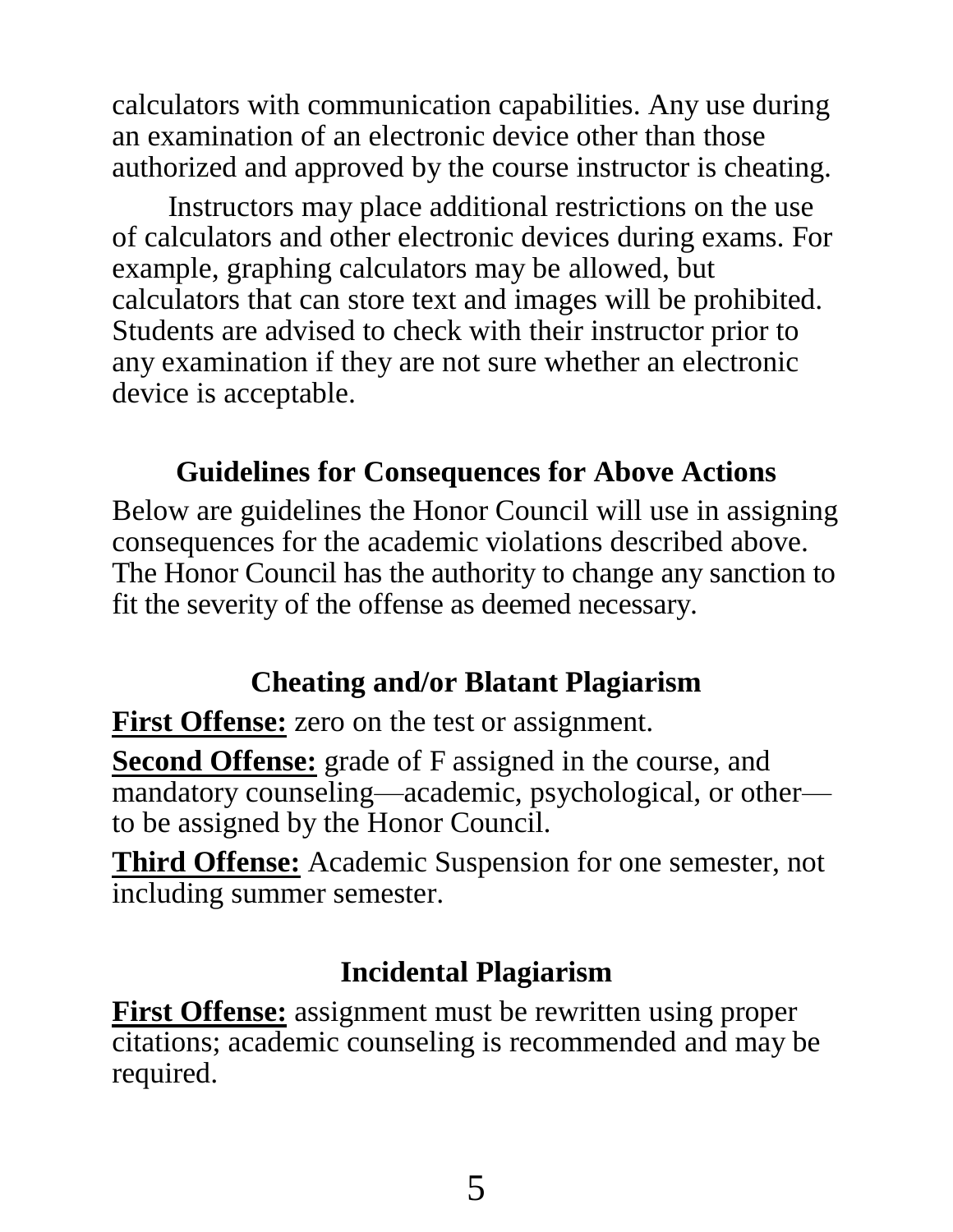**Second Offense:** zero on paper or assignment; academic counseling is required.

**Third Offense:** grade of F assigned in the course; mandatory counseling—academic psychological, or other—to be assigned by the Honor Council.

**Fourth Offense:** Academic suspension for one semester, not including summer semester.

# <span id="page-7-1"></span>**Failure to Comply with the Honor Code or Honor Council**

<span id="page-7-0"></span>All offenses of Failure to Comply with the Honor Code or Honor Council will result in further disciplinary actions, to be decided by the Honor Council with due consideration of the infraction presented.

# **Procedure for Handling Academic Infractions**

<span id="page-7-2"></span>Upon commission of an academic offense, the professor or administrator who notices or is made aware of a problem will file an official report ("Academic Infraction Form") with the office of the Dean of Campus Life. Upon receipt of an Academic Infraction Form, the Dean of Campus Life will notify the student that an infraction has been reported. The Dean of Campus Life will notify the Honor Council and the student when a hearing is required. Upon the second infraction of cheating or plagiarism, the Honor Council will read through the student's file and assign the appropriate penalties as specified above. The following infractions require the accused to appear before the Honor Council for a hearing: academic misrepresentation, multiple submissions of work, and failure to comply with the Honor Council (all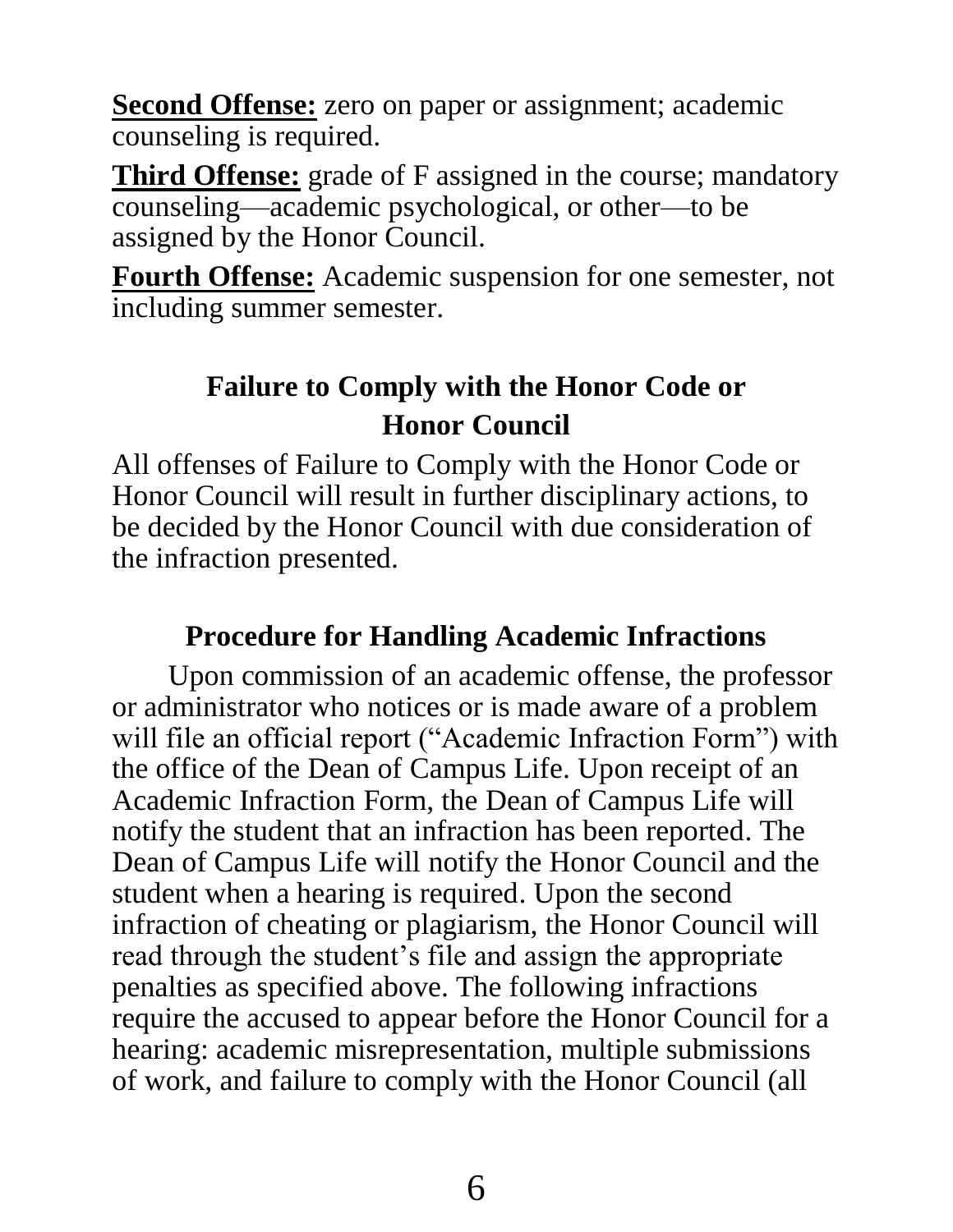previously defined above). The accused will also be required to appear before the Honor Council if a pattern is noticed in the student's file involving cheating or either type of plagiarism (previously defined). A pattern is two or more offenses of cheating and/or plagiarism, with a third offense resulting in a required suspension of one semester if the Honor Council finds the student guilty, pending appeal if the accused so chooses. At the discretion of the Honor Council, suspension will be either for the semester in which the third offense occurs or for the semester immediately following, excluding summer sessions. The accused will not receive academic credit for the semester s/he is suspended. This includes those who have filed "Intent to Graduate" forms.

Honor Council and Disciplinary Committee meetings are closed meetings [Committee Members, Dean of Campus Life (or representative) Accused, Accuser, Witnesses, and Advocates]. There shall be an appropriate recording of the hearing for accurate minutes. All recordings shall be deleted once the minutes are documented and approved. A summary record of the proceedings shall be kept in the office of the Dean of Campus Life, and a copy of the record shall be supplied to the accused if requested.

The accused will ultimately be asked to enter a plea of guilty or not guilty prior to the hearing

All students, including the accused, are required to cooperate with investigations and hearings conducted by the Honor Council. In the event an accused student refuses to participate in, or cooperate with, an Honor Code investigation and/or hearing conducted by the Dean of Campus Life:

(1) the investigation/hearing may take place without the participation of the accused student.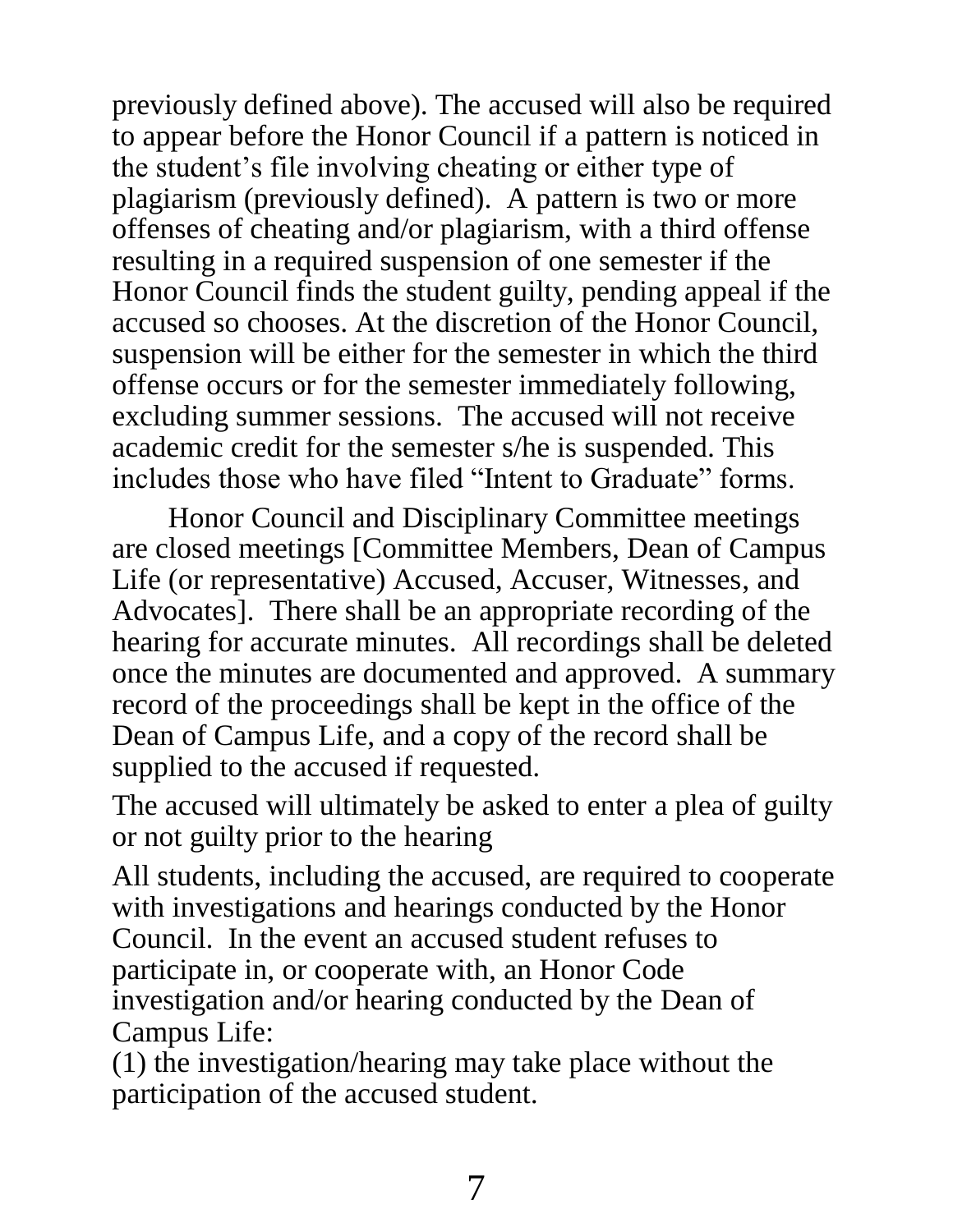(2) All reasonable efforts will be made to inform the accused student of the time and place of the hearing and the findings of the proceedings.

(3) In addition' the accused student may inform the Council that he /she /they will not attend the hearing and submit a written statement regarding the charges.

## <span id="page-9-0"></span>**Procedure for Appealing Academic Infractions**

A student may appeal an academic infraction upon receipt of Notice of Academic Infraction (see above). All appeals must be in writing and submitted to the office of the Dean of Campus Life. The Dean of Campus Life will channel all written appeals to the Appeals Board. If the appeal involves a first offense of cheating or plagiarism, the appellant will be granted a hearing before the Honor Council, pending the Appeals Board's decision (see below for the Appeals Board decision process). The Honor Council reviews all second and third infractions involving cheating and/or plagiarism. Second or third infractions for cheating and/or plagiarism may only be appealed to the Appeals Board, with no further hearing from the Honor Council. All decisions by the Appeals Board are final. If the Appeals Board grants a further hearing of the case, the case will be heard by the Supreme Council. (See below for the decision process protocol of the Supreme Council.) All decisions of the Supreme Council are final.

#### **Honor Council**

<span id="page-9-1"></span>The Honor Council hears cases involving academic policy violations committed by students and recommends actions to be taken by the Dean of Campus Life.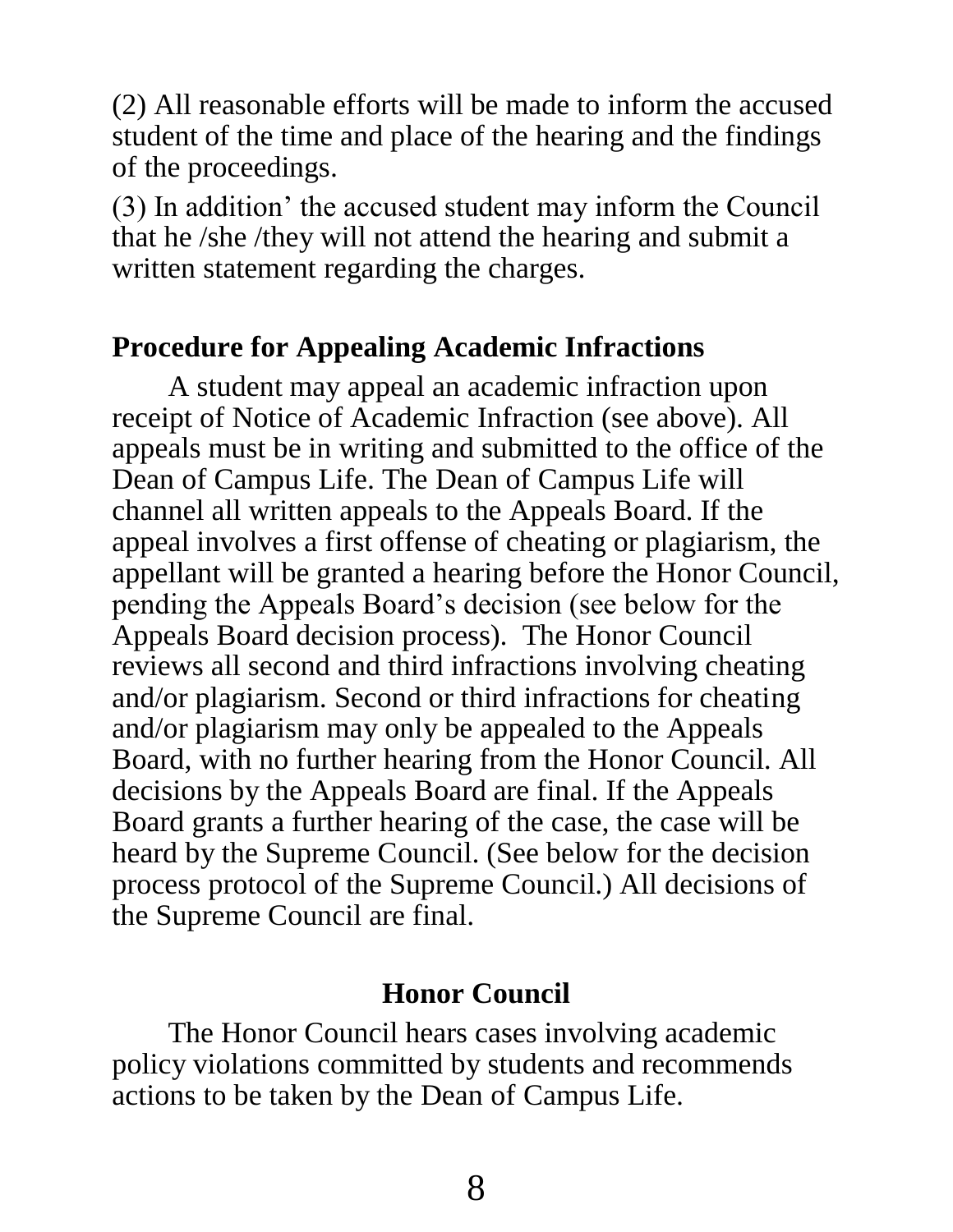The Honor Council consists of three faculty members, one staff representative, two Student Government Association members, and either the Resident Director of one of the residence halls or the Provost, depending on the infraction. The Dean of Campus Life and a transcriber, who will be appointed by the Dean of Campus Life, serve on the Honor Council as ex-officio members on a non-voting basis.

The faculty members of the Honor Council must be recommended by the Faculty Senate and must agree to serve on the Honor Council for one academic year. The Dean of Campus Life must recommend the staff members of the Honor Council and they too must agree to serve on the Honor Council for one academic year. The students on the Honor Council must be full-time students with a cumulative GPA of 3.0 or higher. The students must also agree to remain on the Honor Council for one academic year.

#### **Appeals Board**

<span id="page-10-0"></span>The Appeals Board serves to provide due process to students who feel the charges against them and/or the actions recommended by the Honor Council are unjust. The function of the Appeals Board is to review written appeals by students. The Appeals Board has no direct contact with the student but reads the student's written appeal and the transcript of the case, and decides whether the appeal should be granted. For an appeal to be granted, four of the six voting members must be in favor. If the Appeals Board grants the appeal, the case is referred to the Supreme Council. If the Appeals Board does not grant the appeal, the decision of the Honor Council remains enforced.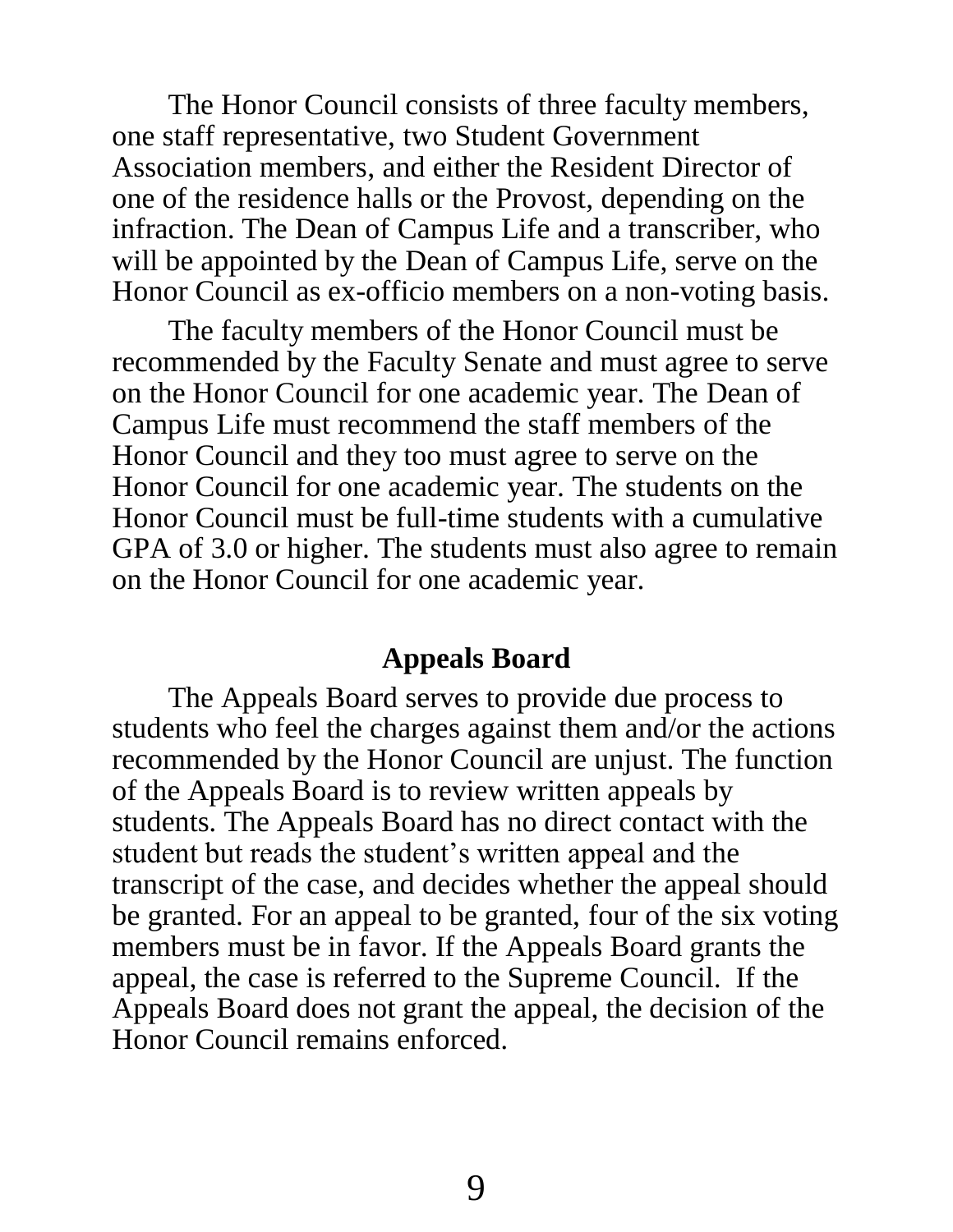The Appeals Board consists of four faculty representatives, two Student Government Association members. This board should be named in the same manner as stated above. The Dean of Campus Life and a recorder serve as ex-officio members on a non-voting basis. The recorder will be appointed by the Dean of Campus Life.

Students seeking a hearing from the Appeals Board must submit their request in writing to the Dean of Campus Life within 72 hours of written notification of the decision of the Honor Council.

### **Supreme Council**

<span id="page-11-0"></span>The Supreme Council serves as the third, and final, step in the due process procedure. The Supreme Council hears cases recommended by the Appeals Board. In the Supreme Council, three of the five voting members must be in favor of the appellant for any previous decision of the Honor Council to be overruled. In cases where a majority is not in favor of the appellant, former rulings of the Honor Council are upheld.

The Supreme Council is made up of two faculty members, one staff member and two Student Government Association members. The Dean of Campus Life and a transcriber serve on the Council as ex-officio and non-voting members. Members of the Supreme Council and the transcriber are to be named by the same process as described above.

Hearings of the Supreme Council will take place within 72 hours of the decision of the Appeals Board. The appellant will be notified of their right to meet with the Supreme Council. In addition to reviewing the written record, the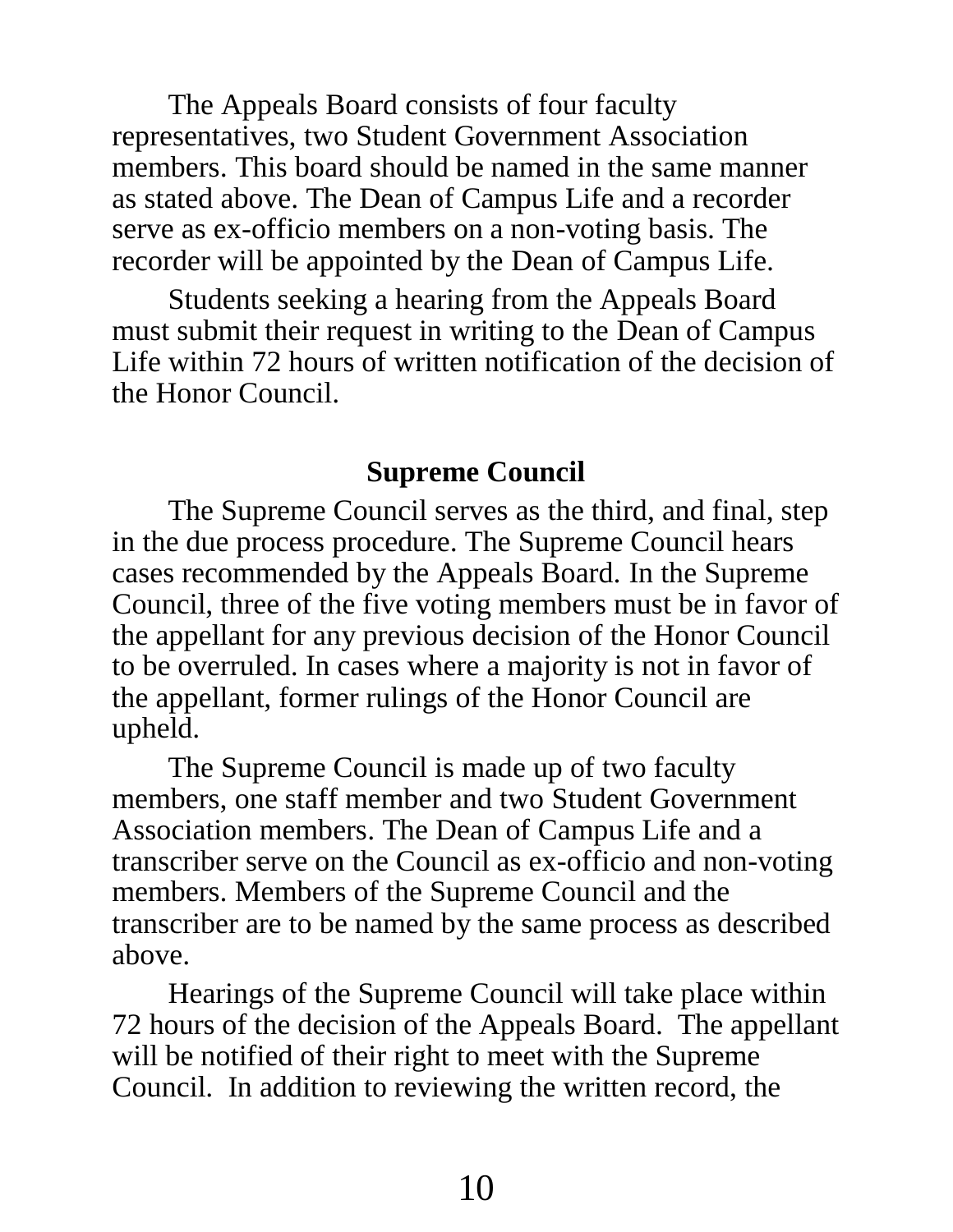Supreme Council may call witnesses as needed in order to adjudicate the case.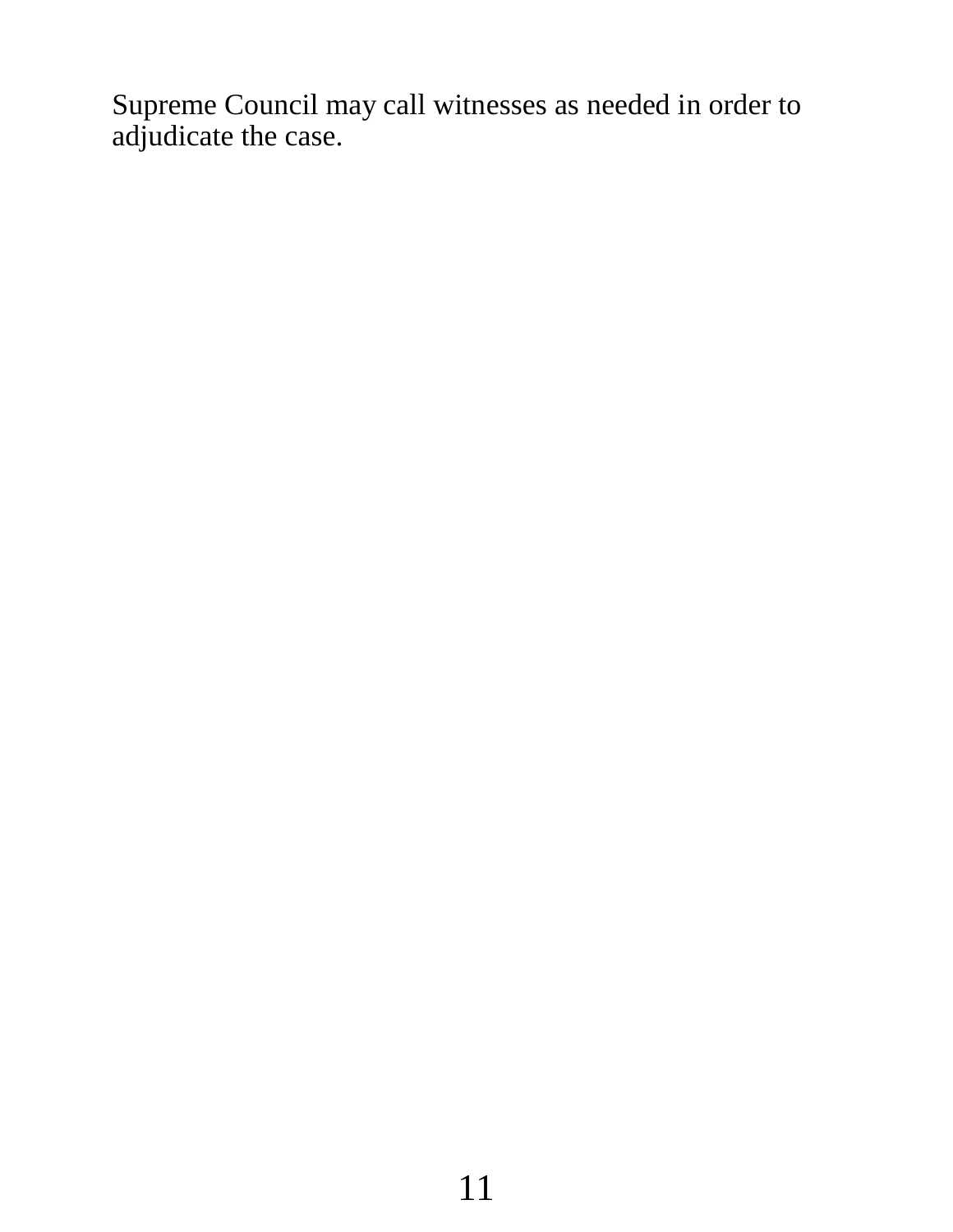### **Student Life Honor Code Preamble**

<span id="page-13-0"></span>As Martin Methodist College (MMC) students, we seek an environment in which members of a diverse student body can live together, interact, and learn from one another in ways that protect both personal freedom and community standards. If a diverse community is to prosper, its members must attempt to come to terms with their differences; this goal is only possible if students seek mutual understanding by means of respectful communication. By holding us accountable for our words and actions, the Honor Code acts as an educational tool, instructing us to resolve conflicts by engaging others in dialogues that yield greater awareness for all parties involved. By enrolling as a student at Martin Methodist College, each person agrees to follow the Honor Code for the duration of his or her time as a student of the college. By encouraging respectful conduct we hope to create an atmosphere conducive to learning and growing.

The Martin Methodist College Honor Code is a two-part code of conduct. The first part, implemented in 2003, involves academic integrity. This portion of the Honor Code defines cheating, plagiarism, academic misrepresentation, multiple submissions of work, and the consequences for failure to comply with the Honor Code or Honor Council. It also describes the process through which the Honor Code will be administered, and the appeals process. The second part of the Honor Code, implemented in 2007, concerns student life. This portion of the Honor Code includes, housing regulations, alcohol and drug policies, and the overall conduct code for all students, and consequences for failure to comply with the Honor Code.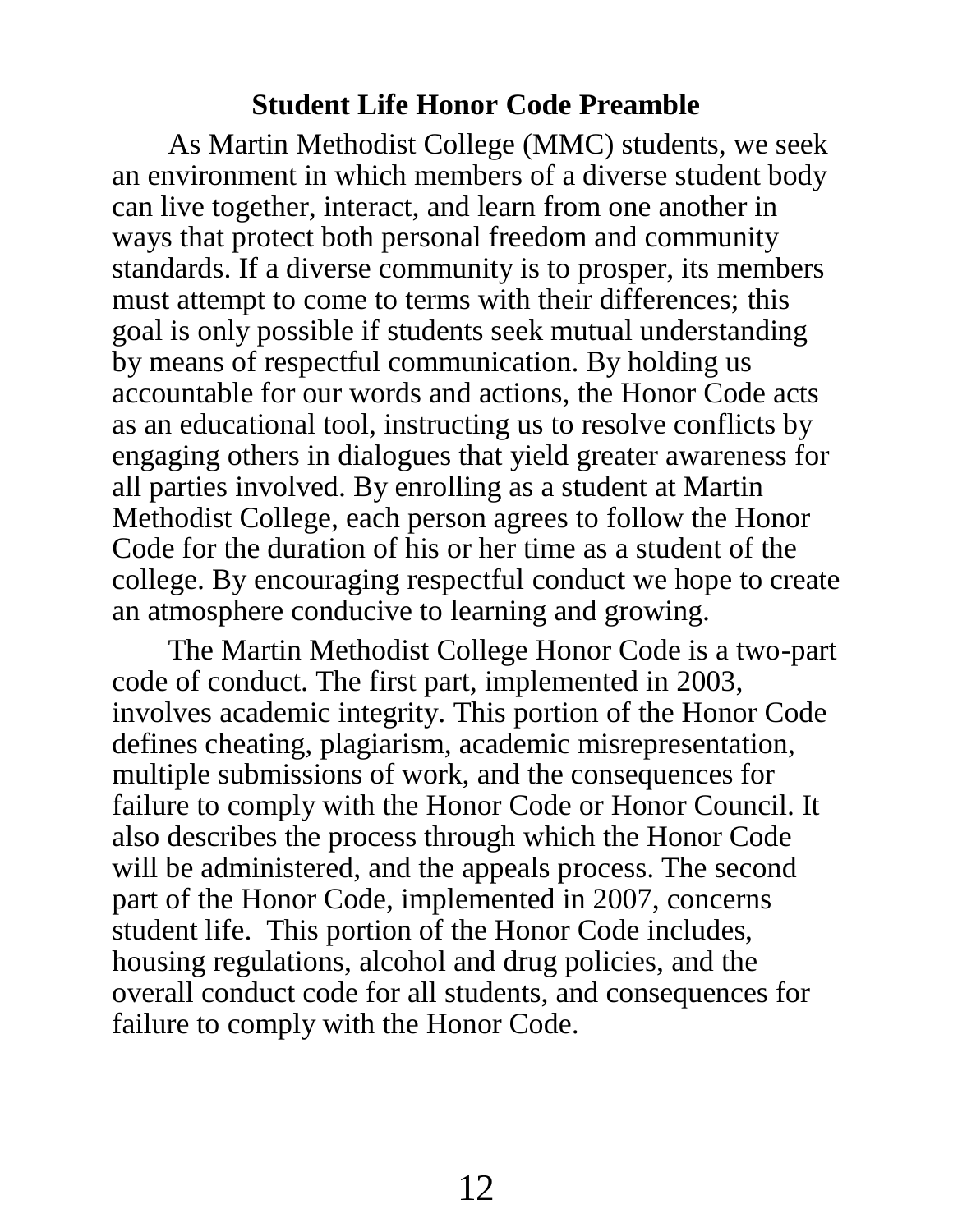<span id="page-14-0"></span>**Student Social Code***:* Martin Methodist College students have certain rights and are required to fulfill certain obligations that are outlined below. It is expected that students will understand and exercise their rights while fulfilling their obligations and respecting the rights of others. The college intends to enforce the regulations, and the college intends to respect students' rights.

NOT KNOWING THE RULES DOES NOT EXCUSE LACK OF ADHERENCE TO COLLEGE RULES AND REGULATIONS.

# **Student Rights**

<span id="page-14-1"></span>*Advocates*: Student have the right to a Faculty/Staff Advocate. Advocates serve as an advisor as soon as a student is notified that s/he has been accused of an offense.

- a. An accused student may request a specific Faculty/Staff Advocate to serve as an advisor.
- b. The Advocate may counsel the accused, question the case investigator(s), and be present during the presentation of all evidence in the case. The student advocate *may not* present argument to the Honor Council.
- c. Unavailability of the chosen Advocate may be used as grounds for requesting a reasonable delay of an Honor Council hearing for a few days. However, a substitute Advocate will be provided if the delay will persist longer than a week.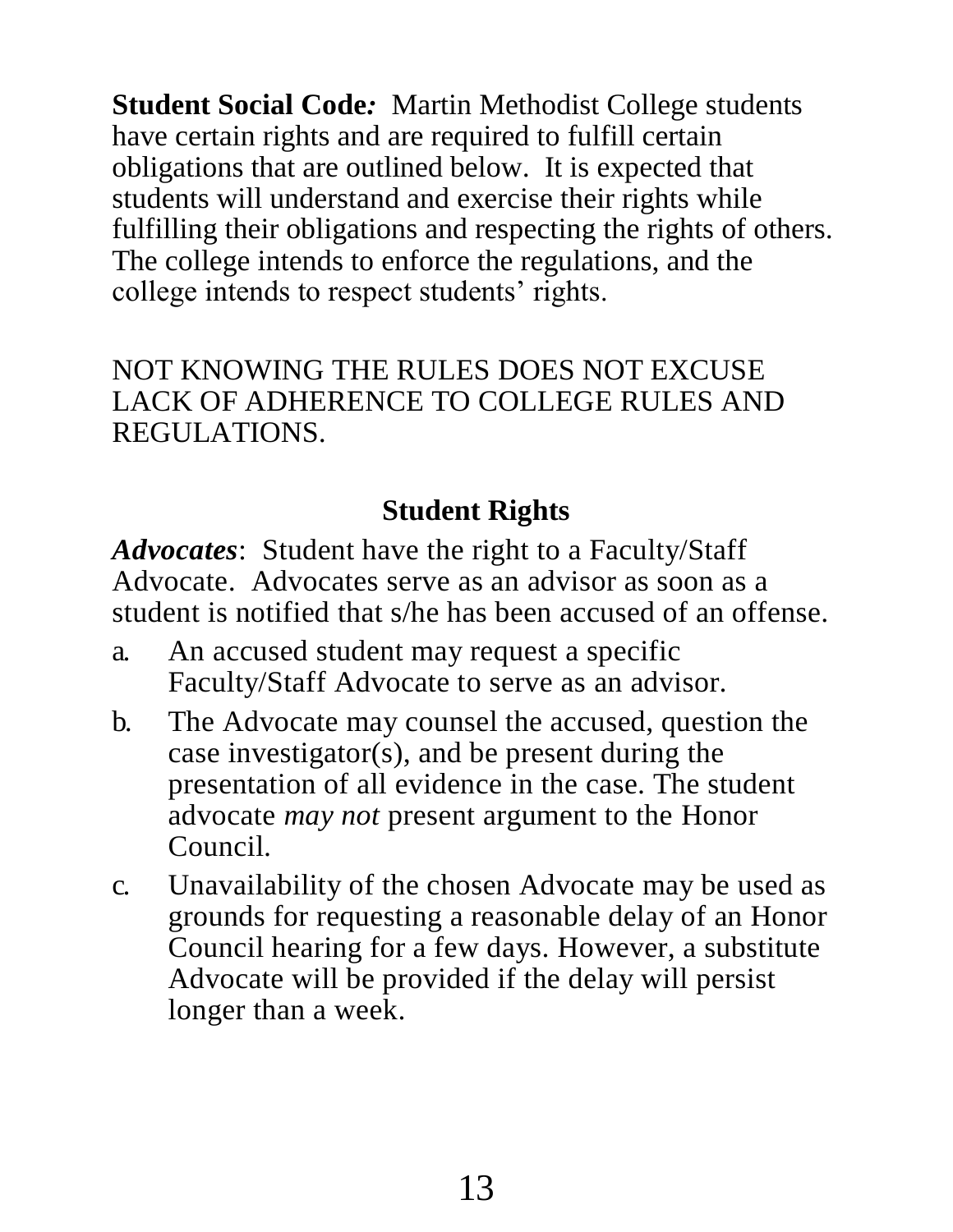*Nondiscrimination:* Martin Methodist College (MMC) is committed to the principles of equal opportunity as defined under Federal and State law and does not discriminate unlawfully on the basis of race, color, creed, disability, national/ethnic origin, age, religion, sex, sexual orientation or veteran status in its admission Policy, programs, or activities, educational policies, scholarship and loan programs, athletic and other College-administered programs, or employment practices and programs.

*Confidentiality of Records:* Students shall have the right to have their academic and disciplinary records kept confidential, subject to existing Federal or State laws. No official records of students shall be available to unauthorized persons without the expressed written consent of the student involved, except under legal court order.

*Freedom of Opinion:* Students have the right to take stands on issues and to examine and discuss questions of interest, as long as such inquiry does not interfere with the rights of others.

*Freedom of Self-Government:* Students are entitled to selfgovernance through the Student Government Association (SGA). Through the SGA, students may participate in the formulation of policy affecting student affairs. The organization and authority of the SGA is found in the Constitution of the SGA.

*Student Representation:* Students are represented on the Martin Methodist College Board of Trustees at the invitation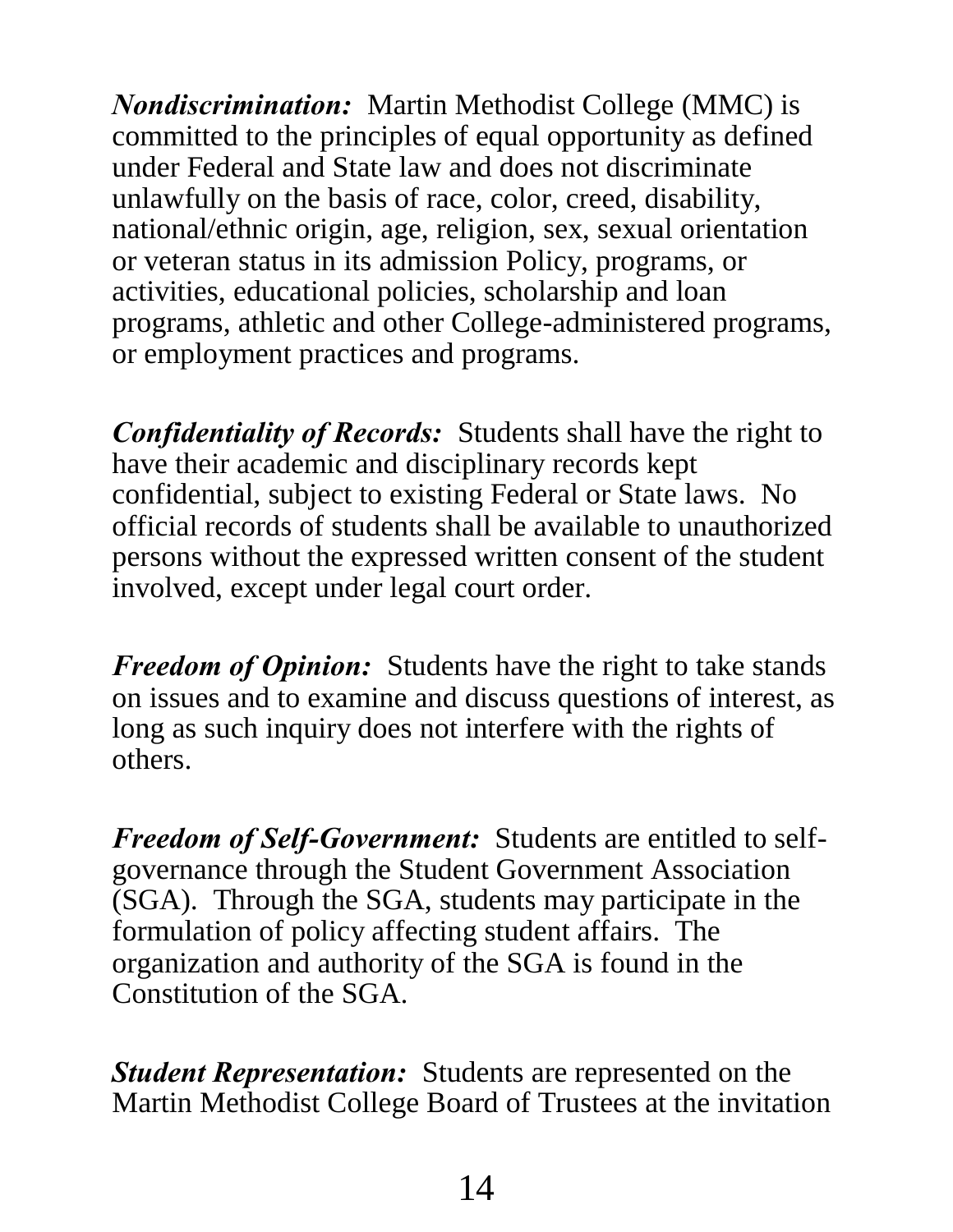of the College President through the attendance of the SGA President.

<span id="page-16-0"></span>**Student Obligations***:* Each student is expected to show respect for order, ethics, and the rights of others, and to exhibit in his or her daily living a high sense of personal honor and integrity.

# **Disciplinary Hearings**

<span id="page-16-1"></span>At the beginning of each academic year, a Disciplinary Committee shall be organized for the purpose of hearing cases whereby the student denies that a violation has taken place. The membership of this committee shall include faculty, staff, and students. The student membership will consist of two SGA members. The Dean of Campus Life will assign two faculty members and two staff members each year. This committee shall hear cases referred to it and make its recommendations to the Chairman of the Committee.

Complaints against students for alleged violations of the Honor Code shall be presented to the Dean of Campus Life in writing. The Dean of Campus Life will investigate the charges and gather any form of evidence that may aid the members of the court in reaching a decision. The Dean of Campus Life shall determine if the case warrants a hearing (no violation occurred). If it is determined that the case does not warrant a hearing (no violation occurred), the case shall be dismissed. The complainant and the accused shall be informed in writing. A decision not to hear a case may be appealed by the complainant or the accused to the appeals board.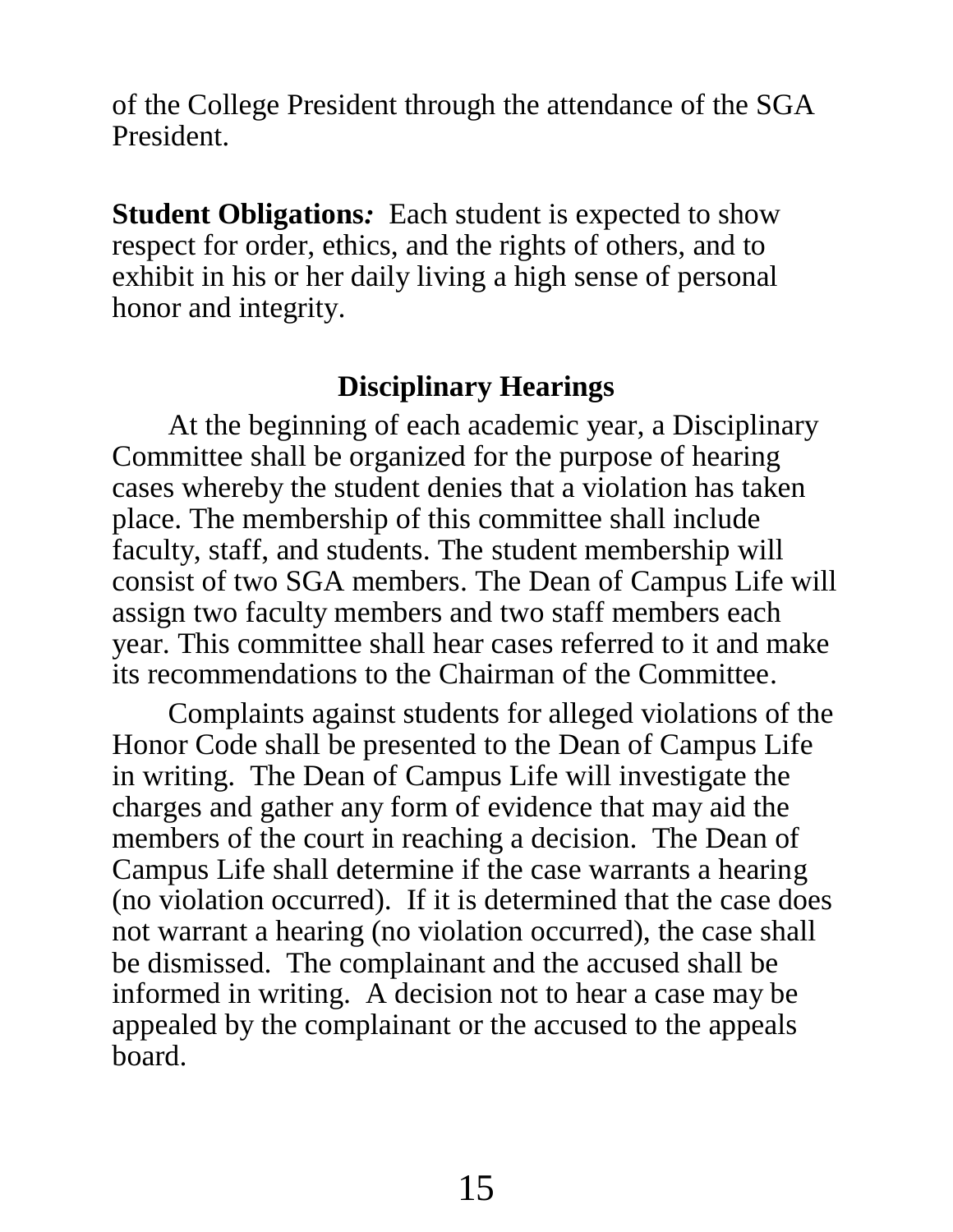The Dean of Campus Life may handle rule violations without convening the Disciplinary Board. However, for a case to be handled in this manner the student offender must agree that a violation of the student Honor Code has taken place. If the student denies that a violation has taken place, then the Disciplinary Committee will meet with the student and the complainant who brought the alleged violation to the Dean of Campus Life.

Disciplinary Committee meetings are closed meetings [Committee Members, Dean of Campus Life (or representative) Accused, Accuser, Witnesses, and Advocates]. Student do have the right to bring witnesses, but only witnesses who have facts that have a bearing on the case. There shall be an appropriate recording of the hearing for accurate minutes. All recordings shall be deleted once the minutes are documented and approved. A summary record of the proceedings shall be kept in the office of the Dean of Campus Life, and a copy of the record supplied to the accused if requested. During a disciplinary hearing, no evidence shall be received of other alleged offenses, whether found or charged, unless the student involved elects to make good character and reputation a defense.

The accused will ultimately be asked to enter a plea of guilty or not guilty prior to the hearing. Both parties will have an opportunity to discuss their side of the case to the disciplinary committee. Once both sides of the case are heard and the disciplinary committee has had an opportunity to ask questions, the Accused and the Accuser will have the opportunity to make a closing statement. Once closing statements are made, the Accused and Accuser are asked to leave the room while the disciplinary committee makes its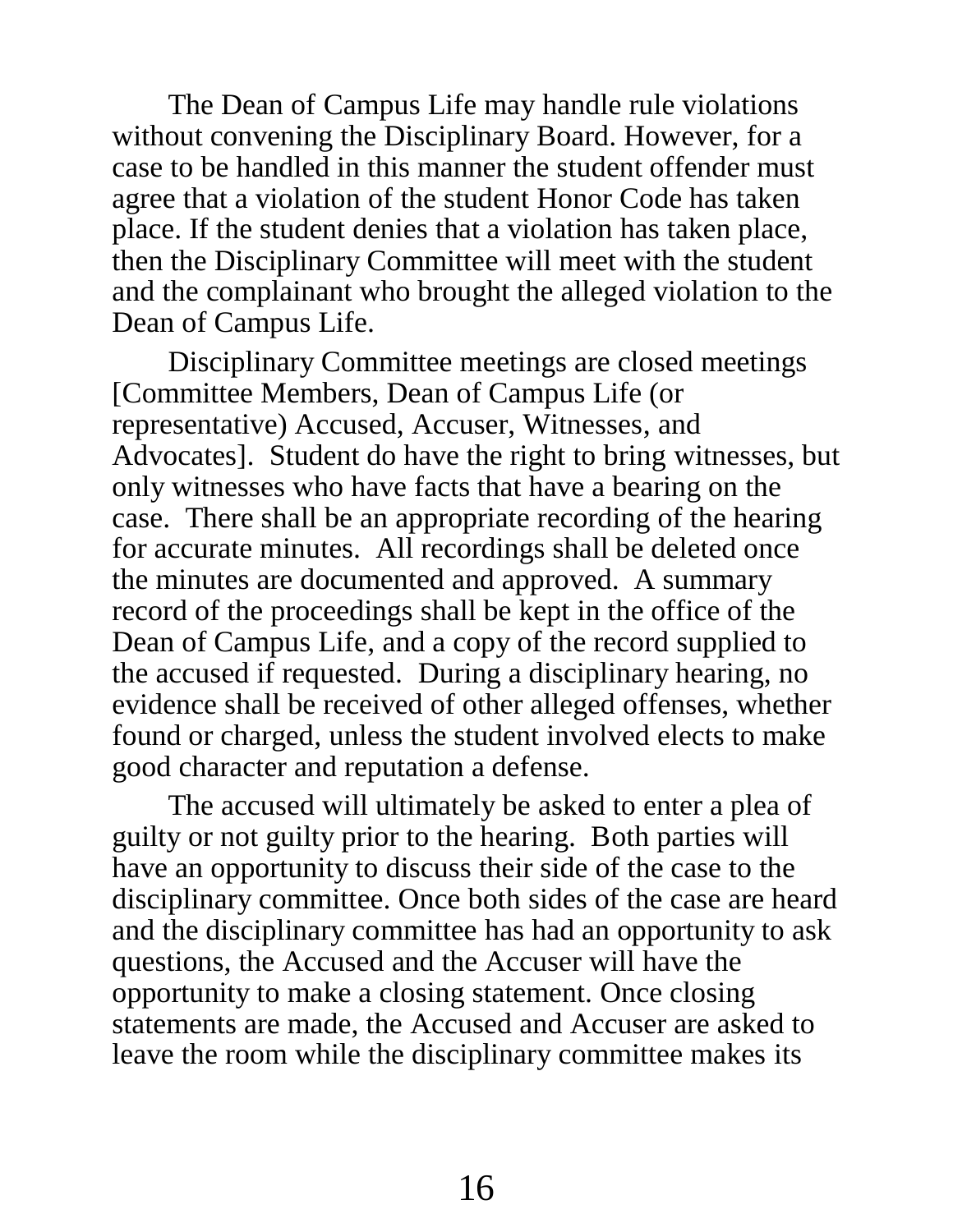decision. Those found guilty of rule violations will receive sanctions. These sanctions are listed below each infraction.

All students, including the accused, are required to cooperate with investigations and a hearings conducted by the Disciplinary Committee. In the event an accused student refuses to participate in, or cooperate with, an Honor Code investigation and/or hearing conducted by the Dean of Campus Life:

(1) the investigation/hearing may take place without the participation of the accused student.

(2) All reasonable efforts will be made to inform the accused student of the time and place of the hearing and the findings of the proceedings.

(3) In addition' the accused student may inform the Committee that he /she /they will not attend the hearing and submit a written statement regarding the charges.

All sanctions must be completed by the student within 30 days of written notice of being found guilty of a violation. Any student who does not complete the sanctions must appear before the Disciplinary Committee and may face further sanctions as determined by the committee. A hold will be placed on the student's account until all sanctions are completed.

Infractions of the Student Life Honor Code will carry over from year to year and are cumulative for the entirety of the time that an individual is a student at the college (Visitation is the only exception to this rule.)

The Disciplinary Committee has the authority to change any sanction to fit the severity of the offense as deemed necessary.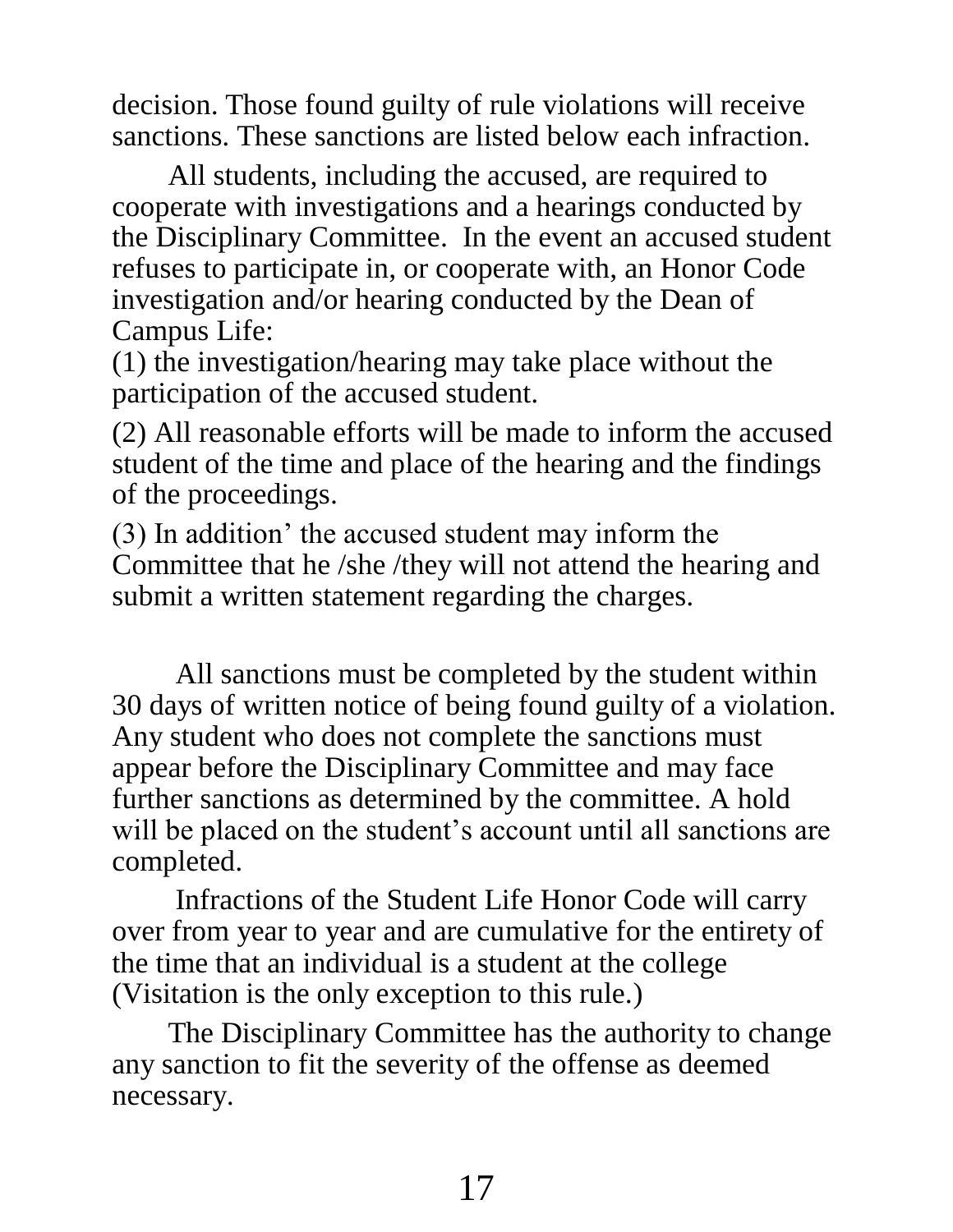## **Disciplinary Appeals Board**

<span id="page-19-0"></span>The Disciplinary Appeals Board serves to provide due process to students who feel the charges against them and/or the actions recommended by the Disciplinary Committee are unjust. The function of the Disciplinary Appeals Board is to review written appeals by the students involved. The Appeals Board has no direct contact with the student, but reviews the student's written appeal, the transcript of the case, and any other pertinent information. The Board then decides whether the appeal should be granted. For an appeal to be granted, three of the five voting members must be in favor. If the Disciplinary Appeals Board grants the appeal, the case is referred to the Disciplinary Supreme Council. If the appeal is not granted, the decision of the Disciplinary Committee remains in force. All appeals must be made in writing 72 hours after written notification of the initial decision.

The Disciplinary Appeals Board consists of faculty, staff, and students. The student membership will consist of two SGA members. The Dean of Campus Life will assign the faculty and staff members each year.

## **Disciplinary Supreme Council**

<span id="page-19-1"></span>The Disciplinary Supreme Council serves as the third and final step in the due process procedure. The Disciplinary Supreme Council hears cases recommended by the Disciplinary Appeals Board. The student will have an opportunity to meet in person with the Supreme Council to present their case. The Dean of Campus Life presents the Disciplinary Committees case. The Disciplinary Supreme Council then will deliberate and provide their decision. In the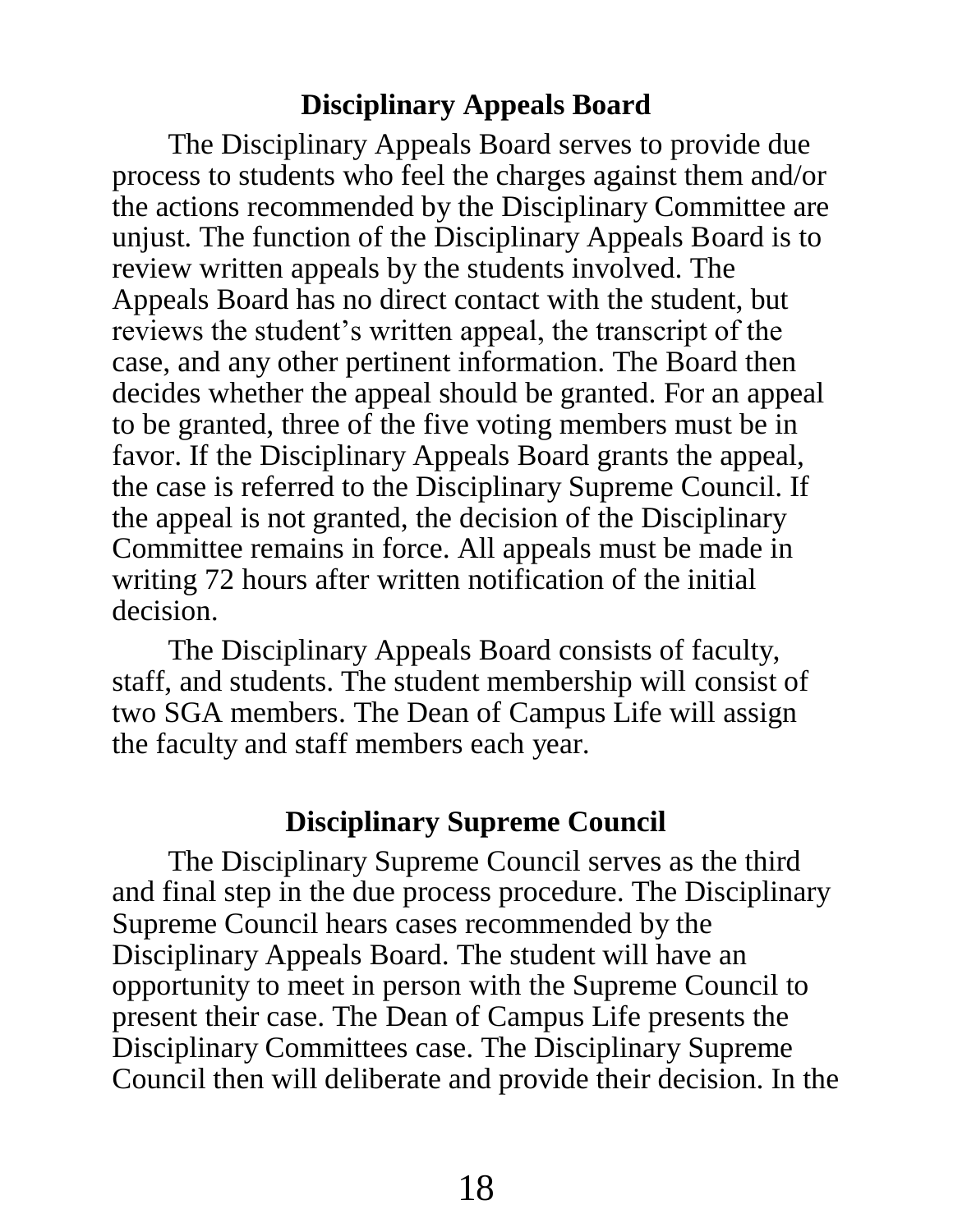Supreme Council, three of the five voting members must be in favor of the appellant for any previous decision of the Disciplinary Committee to be overruled. In cases where a majority is not in favor of the appellant, former rulings of the Disciplinary Committee will be upheld.

The Disciplinary Supreme Council consists of faculty, staff and students. The student membership will consist of two SGA members. The Dean of Campus Life will assign the faculty and staff members each year.

<span id="page-20-0"></span>**Alcoholic Beverages***:* The consumption and/or possession of alcohol (including empty containers) is prohibited on the Martin Methodist College campus or any of its facilities, and at any event on or off the campus which is official college business. This includes, but is not limited to, athletic events and/or social gatherings sponsored by the college. College regulations prohibit any student or student organization from allowing its members or guests to violate college policy concerning alcoholic beverages. No organization may plan or have an official college activity on campus that includes the use of alcoholic beverages. If alcohol (including but not limited to empty containers) is found in a common area of a residence hall room or apartment, everyone in that room or apartment is subject to disciplinary action.

Sanction for Alcohol Offenses:

**First Offense:** \$250 fine and 15 hours of campus service. These items must be completed within thirty days after official notification.

S**econd Offense:** \$500 fine, 50 hours of campus service, and completion of an alcohol rehabilitation program at the student's expense. These items must be completed within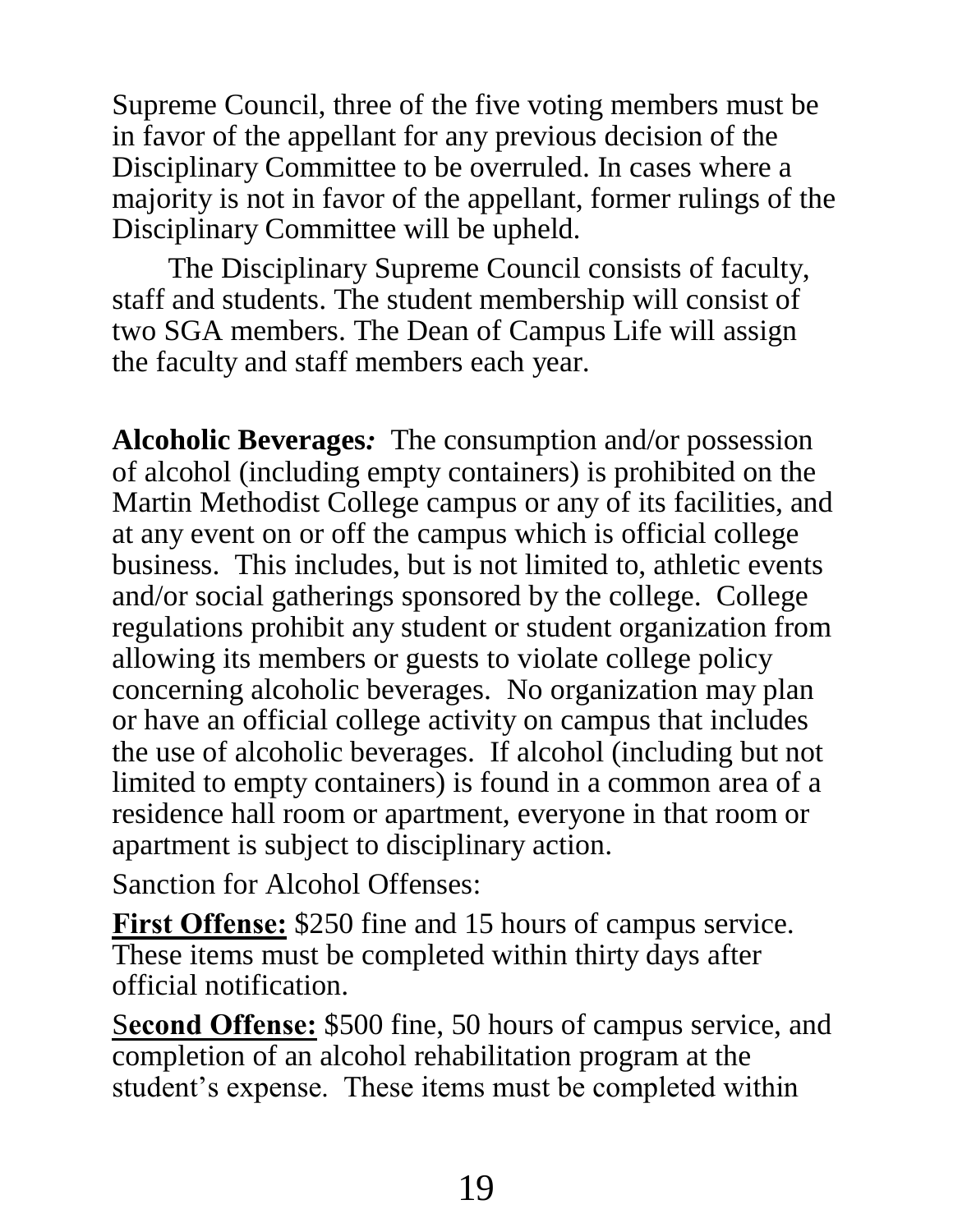thirty days after official notification. The student is required to meet with the Dean of Campus Life.

**Third Offense:** Suspension for two full semesters, not including the current semester.

<span id="page-21-0"></span>**Drugs:** Possession by any student of illegal stimulants, depressants, narcotics, or hallucinogenic drugs, except on a physician's or dentist's prescription, is prohibited. The selling, bartering, exchanging, and giving away of such illegal drugs to any person is prohibited. Prescription drugs are to be used only by the person whose name is on the prescription label. If illegal drugs are found in a common area of a residence hall room or apartment, everyone in that room or apartment is subject to disciplinary action.

**In Addition:** If a visitor to a residence hall room or apartment is found to have illegal drugs in their possession, the student occupant sponsoring that visitor will lose the privilege of living on campus. If that visitor is a Martin student the sanction below will apply to that student and the host student.

If the school becomes aware that you have been convicted of possessing or selling illegal drugs while enrolled at MMC, you can either be suspended or expelled.

**Sanction for Drug Offenses:** All drug offenses are to be heard by the Disciplinary Committee. Sanctions can vary depending on the level of the offense and are at the discretion of the Disciplinary Committee. Depending on the severity of the offense, suspension or expulsion is possible. Law enforcement will be notified.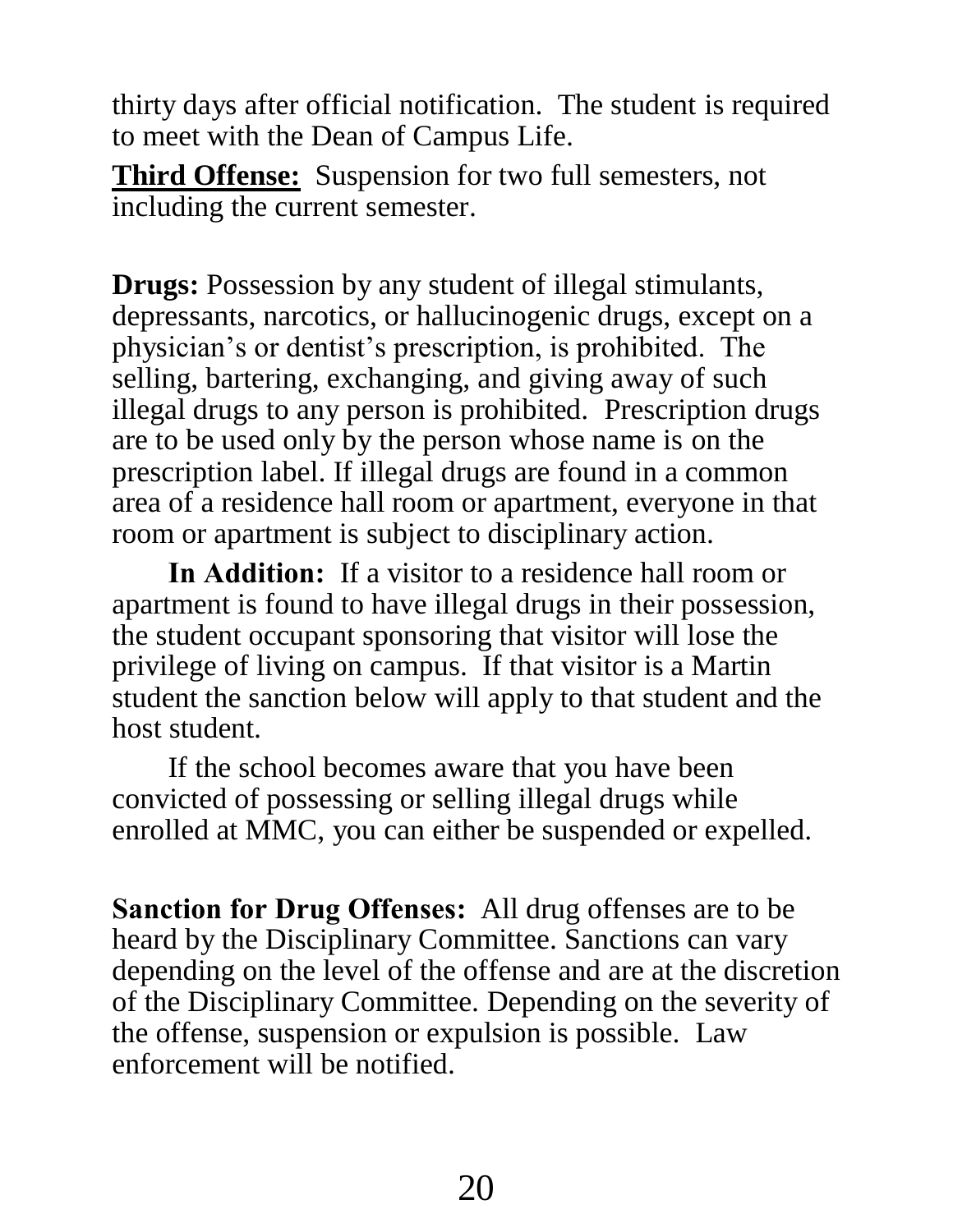<span id="page-22-0"></span>**Drug Paraphernalia:** Drug paraphernalia is prohibited on campus. Possession of drug paraphernalia will result in the following:

**Sanction:** All drug paraphernalia offenses are to be heard by the Disciplinary Committee. Sanctions can vary depending on the level of the offense and are at the discretion of the Disciplinary Committee. Depending on the severity of the offense, suspension or expulsion is possible.

<span id="page-22-1"></span>**Sexual Harassment**: It is the policy of Martin Methodist College that no member of the MMC community – students, faculty, administrators, staff, or third parties – may sexually harass any other member of the community. Sexual harassment is any unwelcome conduct of a sexual nature including sexual advances, requests for sexual favors, and other verbal, nonverbal or physical conduct of a sexual nature when:

- 1. submission to such conduct is made either explicitly or implicitly a term or condition of an individual's employment or academic advancement;
- 2. submission to or rejection of such conduct by an individual is used as the basis for employment or academic decisions affecting such individual;
- 3. or such conduct has the purpose or effect of unreasonably interfering with an individual's work or academic performance or creating an intimidating, hostile, or offensive working or learning environment.

It is the policy of Martin Methodist College to comply with the Title IX of the Education Amendments of 1972.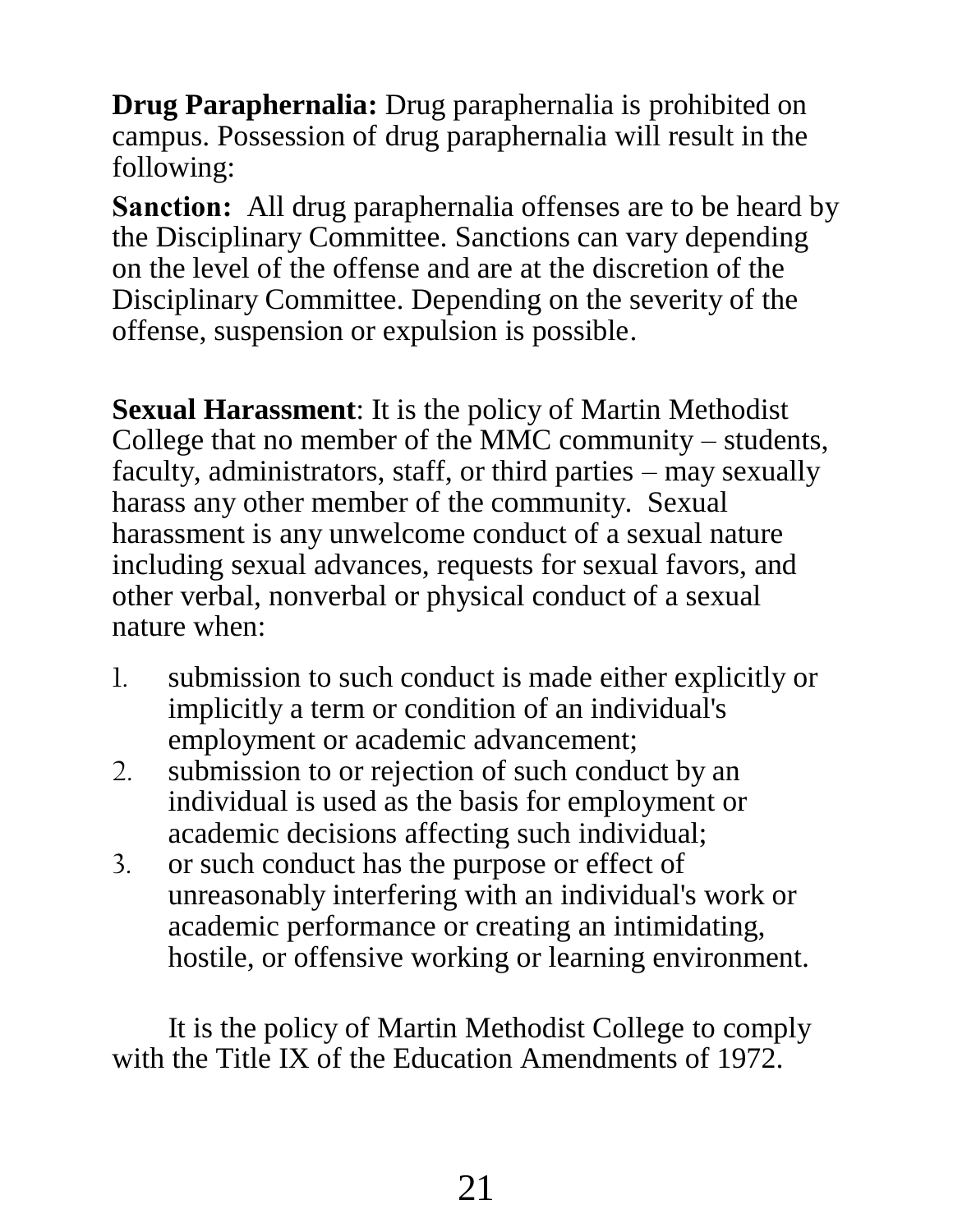Title IX prohibits retaliation for asserting or otherwise participating in claims of sex discrimination.

Individuals who believe they have been sexually harassed are encouraged to report it promptly, to the Dean of Campus Life, and make an informal or formal complaint. The right to confidentially will be respected in both informal and formal procedures. If a student is found to make a false accusation of sexual harassment, then that student will be referred for counseling.

In campus disciplinary cases both the accuser and the accused are entitled to the same opportunities to have others present during a disciplinary proceeding and the victim will be informed of any sanctions imposed against the accused.

An individual found to be guilty of sexual harassment, after a thorough investigation, is subject to disciplinary actions for violations of this policy. Sanctions may include suspension or expulsion from the college.

<span id="page-23-0"></span>**Electronic Device Policy***:* Martin Methodist College Students are expected to uphold high standards of personal integrity while using camera phones and other electronic recording devices. The college strictly prohibits the use of camera phones and other recording devices in any manner which violates or compromises the core values of the college. Martin Methodist College follows the two party rule, meaning that no person shall record another without their knowledge and consent.

**Sanction:** All offenses of the electronic devices policy must be heard by the Disciplinary Committee.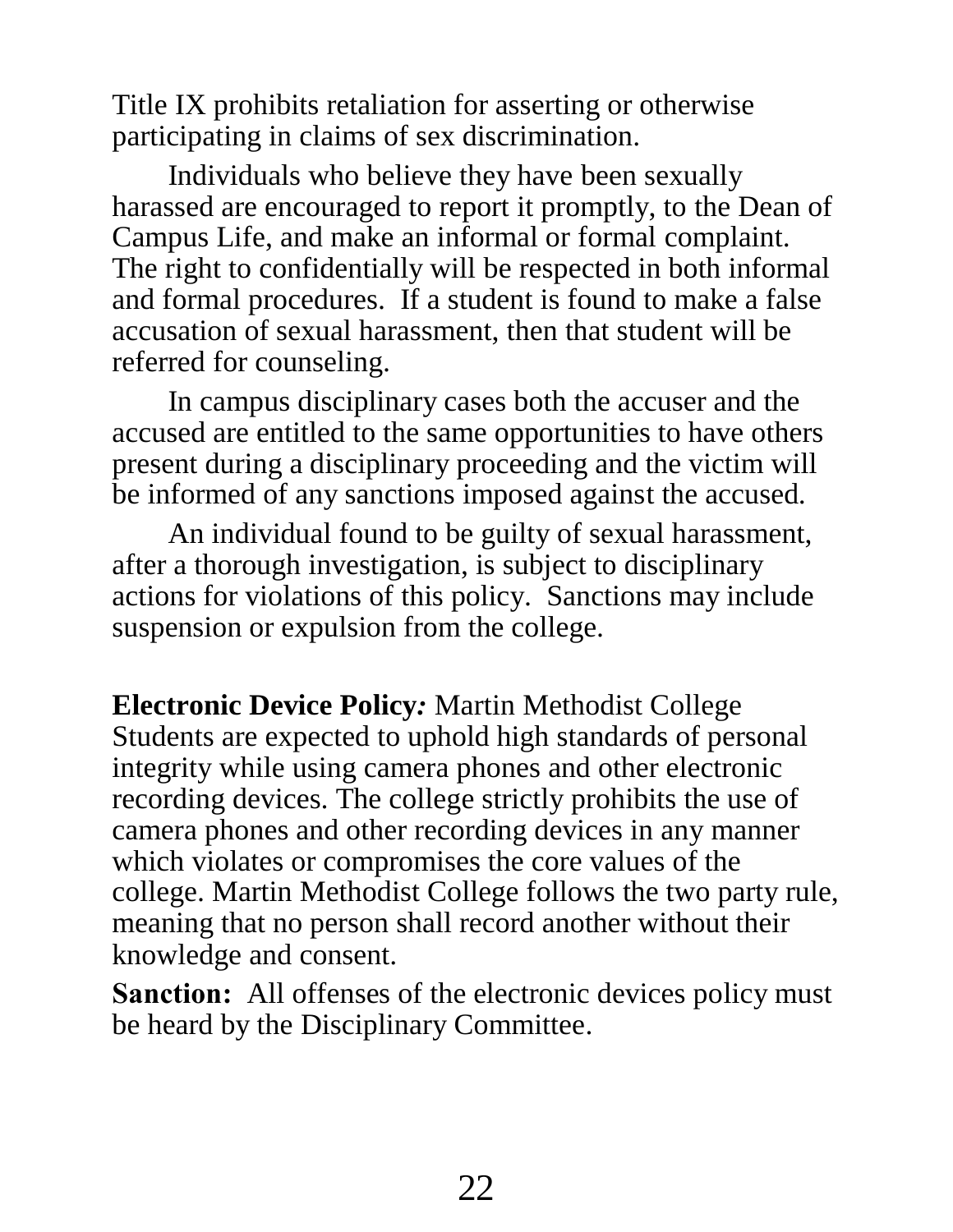<span id="page-24-0"></span>**Defamation of Character:** Defamation is defined as any intentional false communication, either written or spoken, that harms a person's reputation; decreases the respect, regard, or confidence in which a person is held, or induces disparaging, hostile, or disagreeable opinions of feelings against a person.

**Sanction**: All offenses of defamation of character must be heard by the Disciplinary Committee.

<span id="page-24-1"></span>**Weapons***:* Firearms or weapons of any type are prohibited on campus and are not authorized to be in the possession of students or in their residential hall rooms. Bringing firearms on school property is in violation of state law. Any object that is used in a manner in which someone **could be injured is considered a weapon.**

**Sanction:** All weapons offenses are to be heard by the Disciplinary Committee. Sanctions can vary depending on the level of the offense and are at the discretion of the Disciplinary Committee. Depending on the severity of the offense, suspension or expulsion is possible. Law enforcement will be notified.

<span id="page-24-2"></span>**Arson***:* Arson is a violation of state law.

**Sanction:** Expulsion from school. A report will be filed with the legal authorities and the student will be responsible for the cost of repairing any damages.

<span id="page-24-3"></span>**Theft***:* Taking or removal of college, public, or private property (including textbooks) is prohibited.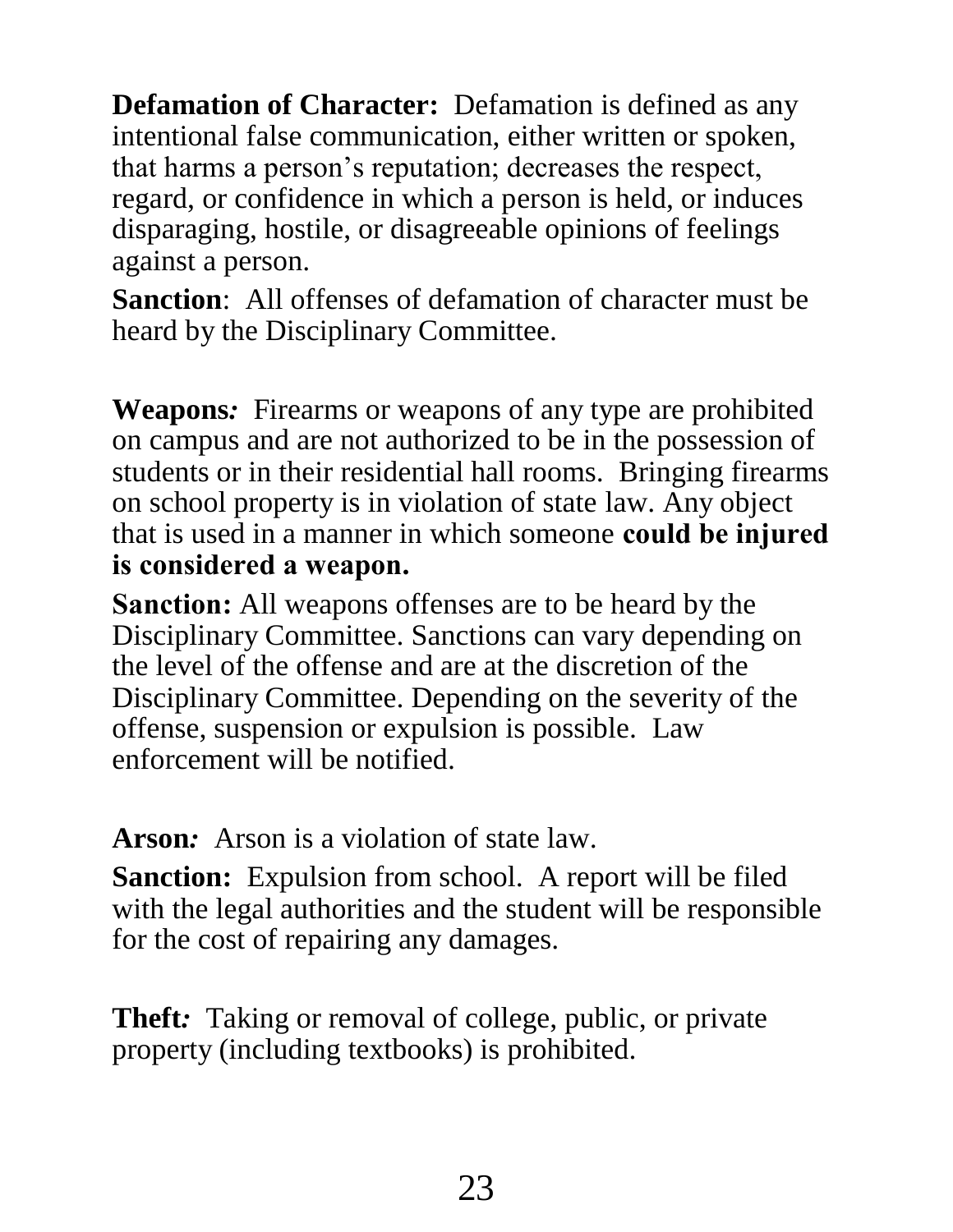**Sanction:** All theft offenses are to be heard by the Disciplinary Committee. Sanctions can vary depending on the level of the offense and are at the discretion of the Disciplinary Committee. Depending on the severity of the offense, suspension or expulsion is possible.

<span id="page-25-0"></span>**Safety and Security Violations***:* Disabling or damaging any fire or safety equipment (including but not limited to the security camera system, smoke detectors, lights in hallway and fire extinguishers) is prohibited.

**Sanction:** All safety and security violations offenses are to be heard by the Disciplinary Committee. Sanctions can vary depending on the level of the offense and are at the discretion of the Disciplinary Committee. Depending on the severity of the offense, suspension or expulsion is possible.

<span id="page-25-1"></span>**Destruction of Property***:* The defacing or destruction of public or private property is prohibited.

Sanction:

First Offense: Depending on the severity, appropriate fines will be applied, plus the cost to replace whatever has been damaged or broken. All destruction of property offenses are to be heard by the Disciplinary Committee. Sanctions can vary depending on the level of the offense and are at the discretion of the Disciplinary Committee. Depending on the severity of the offense, suspension or expulsion is possible. This must be completed within thirty days after official notification. The student may lose the privilege of living on campus.

**Second Offense:** Expulsion.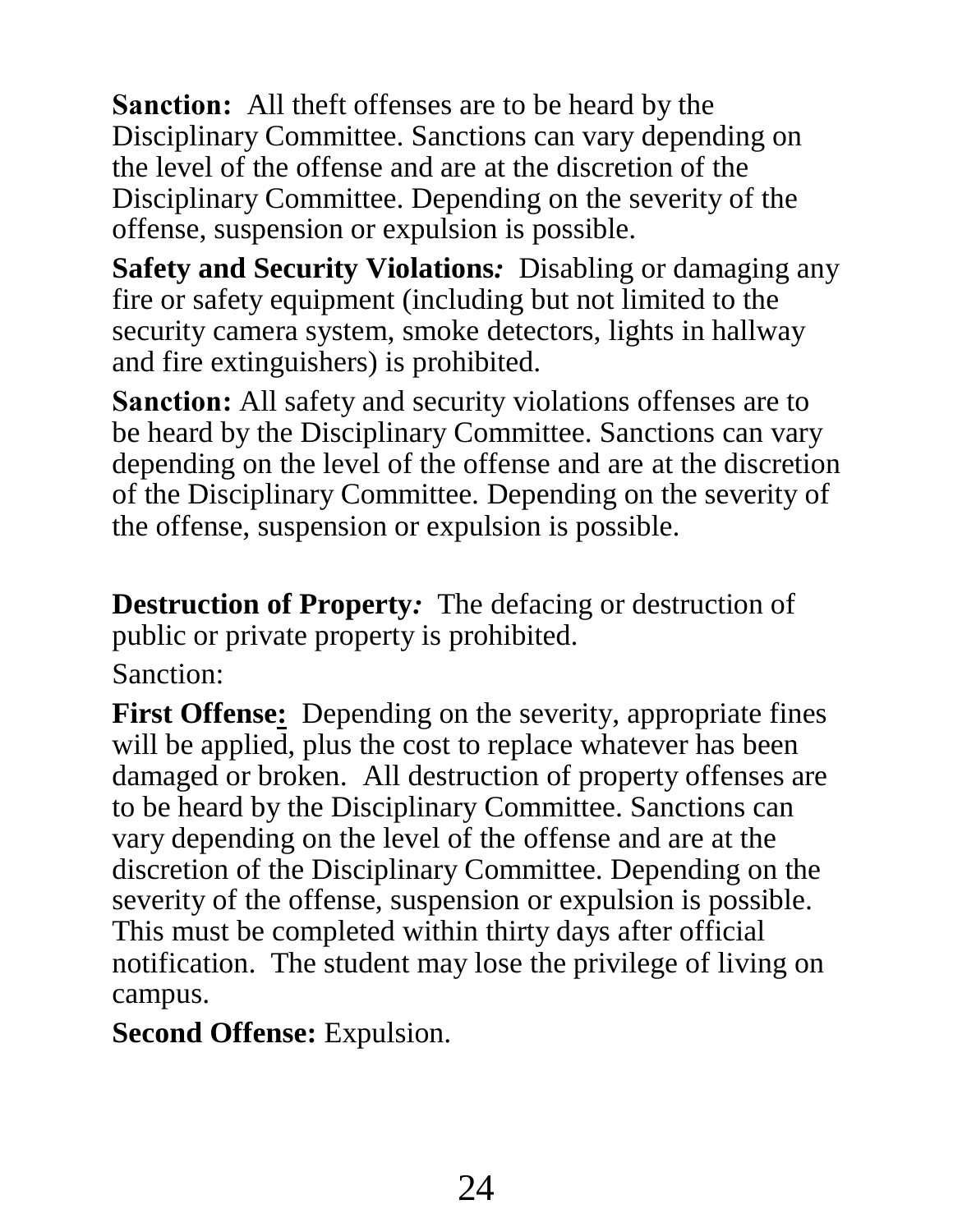<span id="page-26-0"></span>**Physical Abuse***:* Fighting and/or inflicting physical abuse on any person is prohibited.

**Sanction:** All physical abuse offenses are to be heard by the Disciplinary Committee. Sanctions can vary depending on the level of the offense and are at the discretion of the Disciplinary Committee. Depending on the severity of the offense, suspension or expulsion is possible.

<span id="page-26-1"></span>**Fireworks***:* Possession and or use of fireworks or explosives on campus is prohibited.

**Sanction:** All fireworks offenses are to be heard by the Disciplinary Committee. Sanctions can vary depending on the level of the offense and are at the discretion of the Disciplinary Committee. Depending on the severity of the offense, suspension or expulsion is possible. The student will be responsible for the cost of repairing any damages.

<span id="page-26-2"></span>**Trespassing:** Unauthorized entry into a college building or motor vehicle is prohibited.

**Sanction:** All trespassing offenses are to be heard by the Disciplinary Committee. Sanctions can vary depending on the level of the offense and are at the discretion of the Disciplinary Committee. Depending on the severity of the offense, suspension or expulsion is possible.

<span id="page-26-3"></span>**Forgery, Alteration, or Misuse:** Forgery or alteration of Martin Methodist College documents or records is prohibited.

**Sanction:** Suspension or expulsion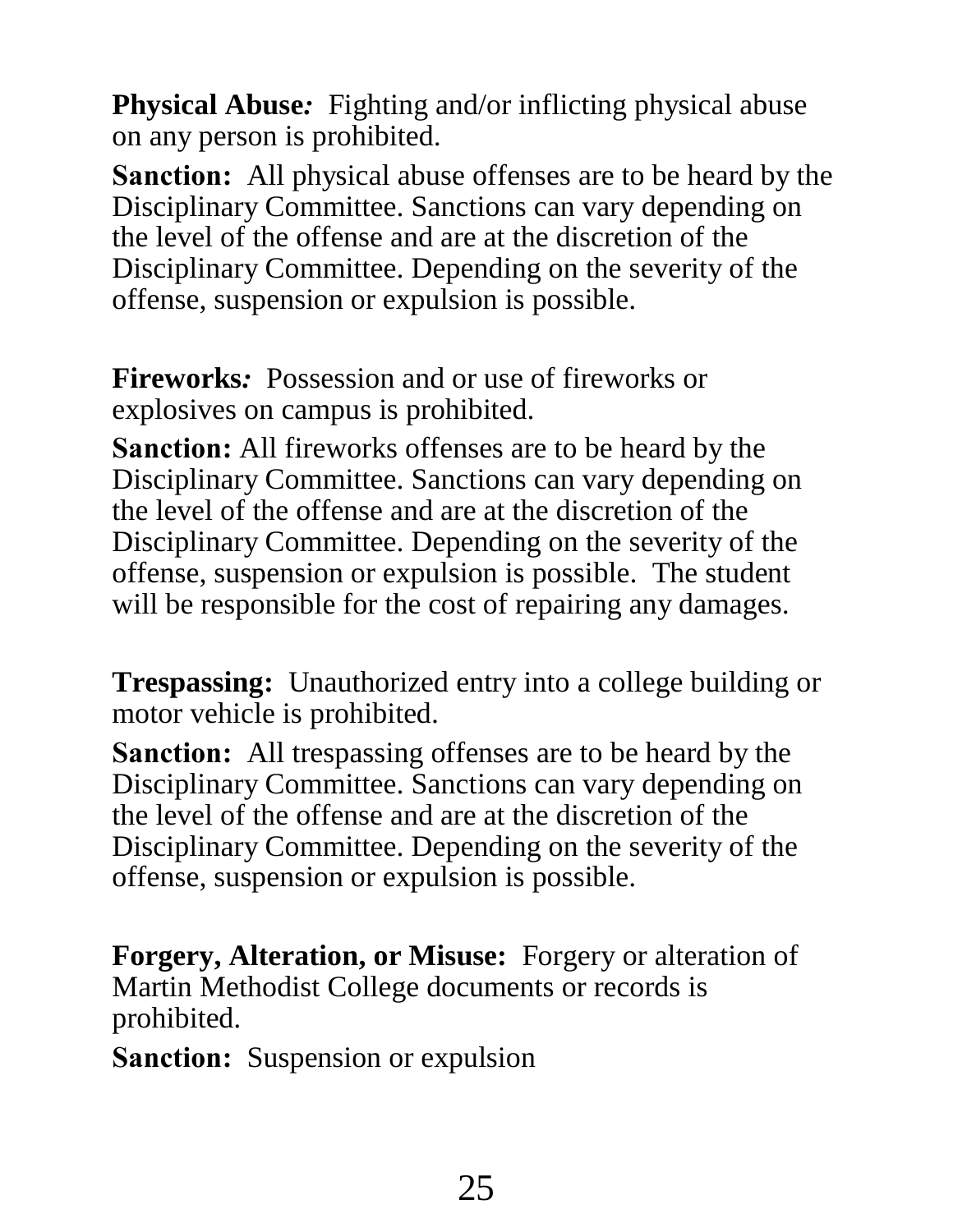<span id="page-27-0"></span>**Disorderly Conduct***:* Conduct of a disorderly nature to include (but not limited to) screaming at, cursing at, threatening another person or disregarding the rules set forth in the Student Life Honor Code is prohibited.

**Sanction:** All disorderly conduct offenses are to be heard by the Disciplinary Committee. Sanctions can vary depending on the level of the offense and are at the discretion of the Disciplinary Committee. Depending on the severity of the offense, suspension or expulsion is possible.

<span id="page-27-1"></span>**Smoking, Tobacco Products***:* Martin Methodist College is a tobacco free campus. Smoking or using tobacco products (such as chewing tobacco) is prohibited. Sanction:

**First Offense:** 5 hours of community service.

**Subsequent Offenses:** 10 hours of community service for each offense.

<span id="page-27-2"></span>**Unlawful Assembly***:* Violent protests or similar activities that disrupt the normal operation of the college are prohibited. Disruptive actions include, but are not limited to, the following: the support of an activity through unlawful means; interference with accepted functions of the college; unauthorized occupancy of college facilities or blocking access to or from such areas; infringing on the rights of students, faculty, staff, or authorized persons to gain access to any college facility.

**Sanction:** Suspension for the remainder of the semester.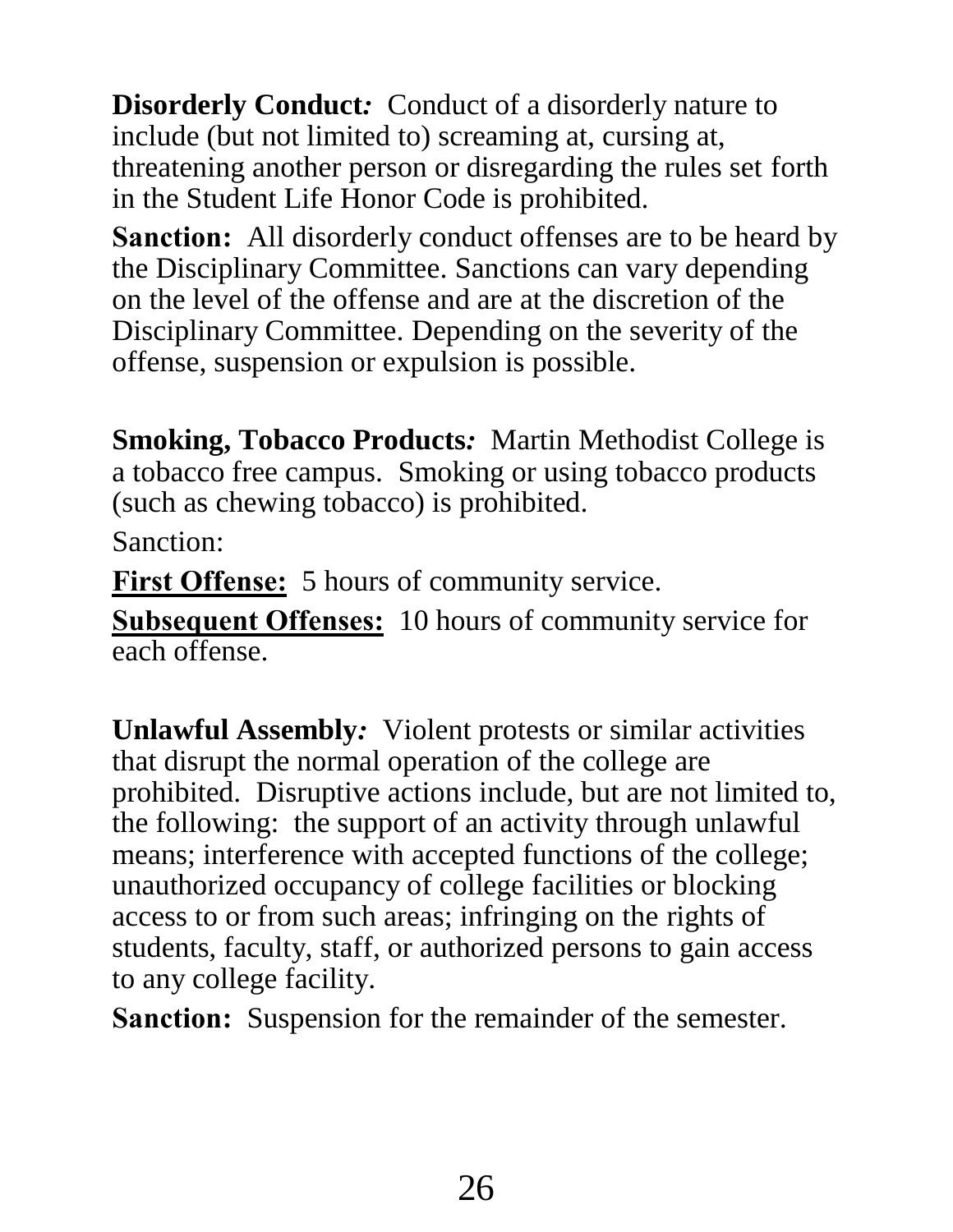<span id="page-28-0"></span>**Compliance with Laws***:* All students are expected to comply with federal, state, and local laws. When a student is convicted of such a violation and the circumstances indicate that the student's continued presence on campus creates a clear and present danger of serious physical or mental harm to the student, the members of the college community, or the educational process of the college, the college may impose sanctions including suspension or expulsion. A student who has been accused of a criminal offense the nature of which constitutes a clear and present likelihood of a serious danger to the student, the other members of the college community, or the educational process of the college, may have imposed by the Dean of Campus Life a temporary sanction, including suspension. Such temporary sanctions may exist and be enforced only until such time as the properly constituted authority has made final disposition of the case. If the student is convicted and put on probation, the student will be suspended for the duration of the probation.

<span id="page-28-1"></span>**Disrespect:** Showing rudeness and disrespect towards faculty and staff (including Residential Life Staff) is prohibited. If a college employee feels a student has been disrespectful, the student may be turned in to the Dean of Campus Life.

**Sanction:** All offenses of disrespect are to be heard by the Disciplinary Committee. Sanctions can vary depending on the level of the offense and are at the discretion of the Disciplinary Committee. Depending on the severity of the offense, suspension or expulsion is possible.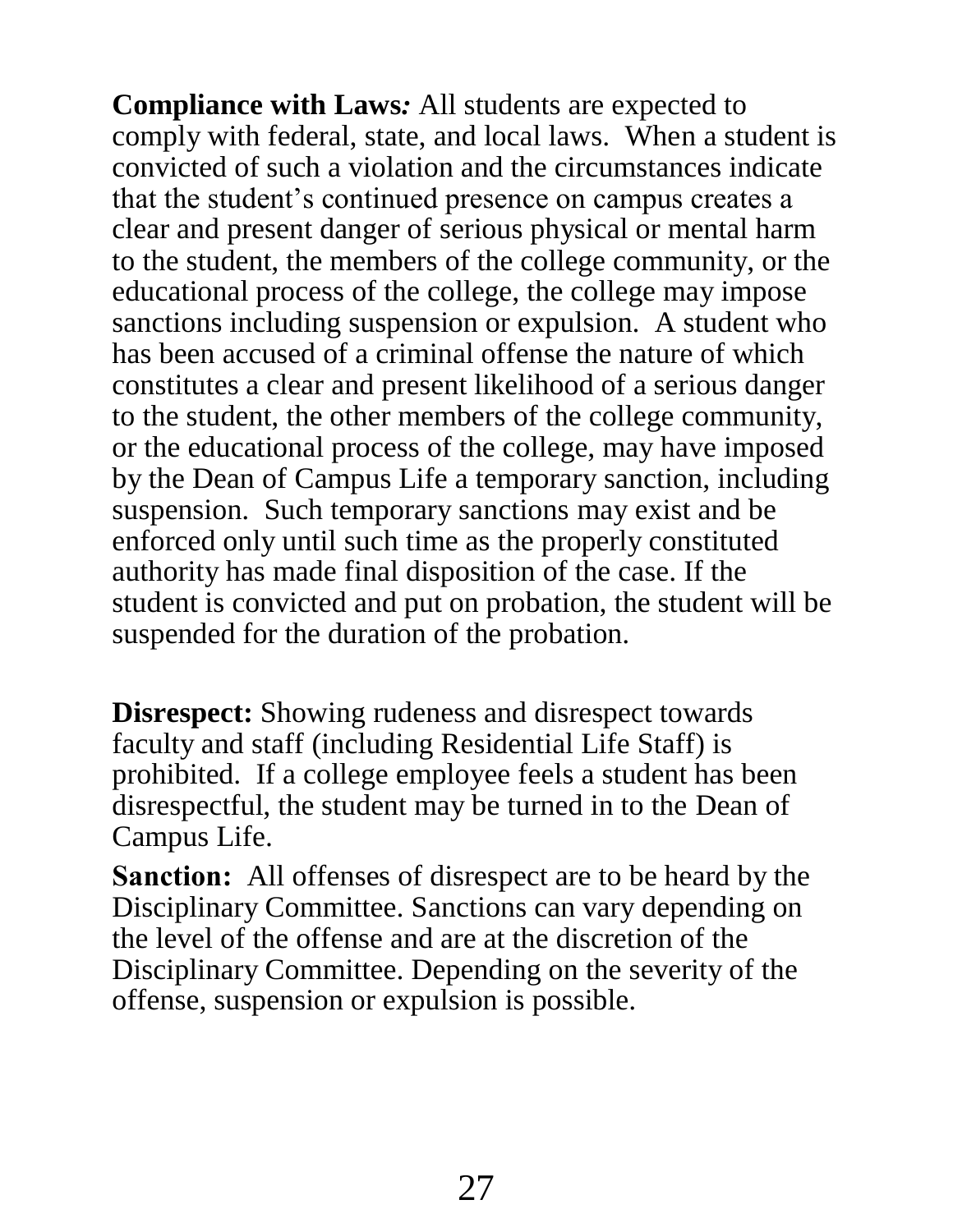<span id="page-29-0"></span>**Personal Conduct***:* Indecent exposure, nakedness, showing pornographic films in public view, unlawful assembly, and offensive language or behavior is prohibited.

**Sanction:** All personal conduct offenses are to be heard by the Disciplinary Committee. Sanctions can vary depending on the level of the offense and are at the discretion of the Disciplinary Committee. Depending on the severity of the offense, suspension or expulsion is possible.

<span id="page-29-1"></span>**Identification***:* No student shall fail to identify himself or herself to any properly identified administrator, faculty, or staff person while that person is in the performance of official duties.

**Sanction:** All identification offenses are to be heard by the Disciplinary Committee. Sanctions can vary depending on the level of the offense and are at the discretion of the Disciplinary Committee. Depending on the severity of the offense, suspension or expulsion is possible.

<span id="page-29-2"></span>**Computing Conduct***:* Violation of the standards for ethical and legal usage of campus computers, campus resources or campus networks will result in one of the following sanctions.

**Sanction:** Range from a warning to restrictions, suspension, and notification of the legal authorities. All code of computing practice offenses are to be heard by the Disciplinary Committee. Sanctions can vary depending on the level of the offense and are at the discretion of the Disciplinary Committee. Depending on the severity of the offense, suspension or expulsion is possible.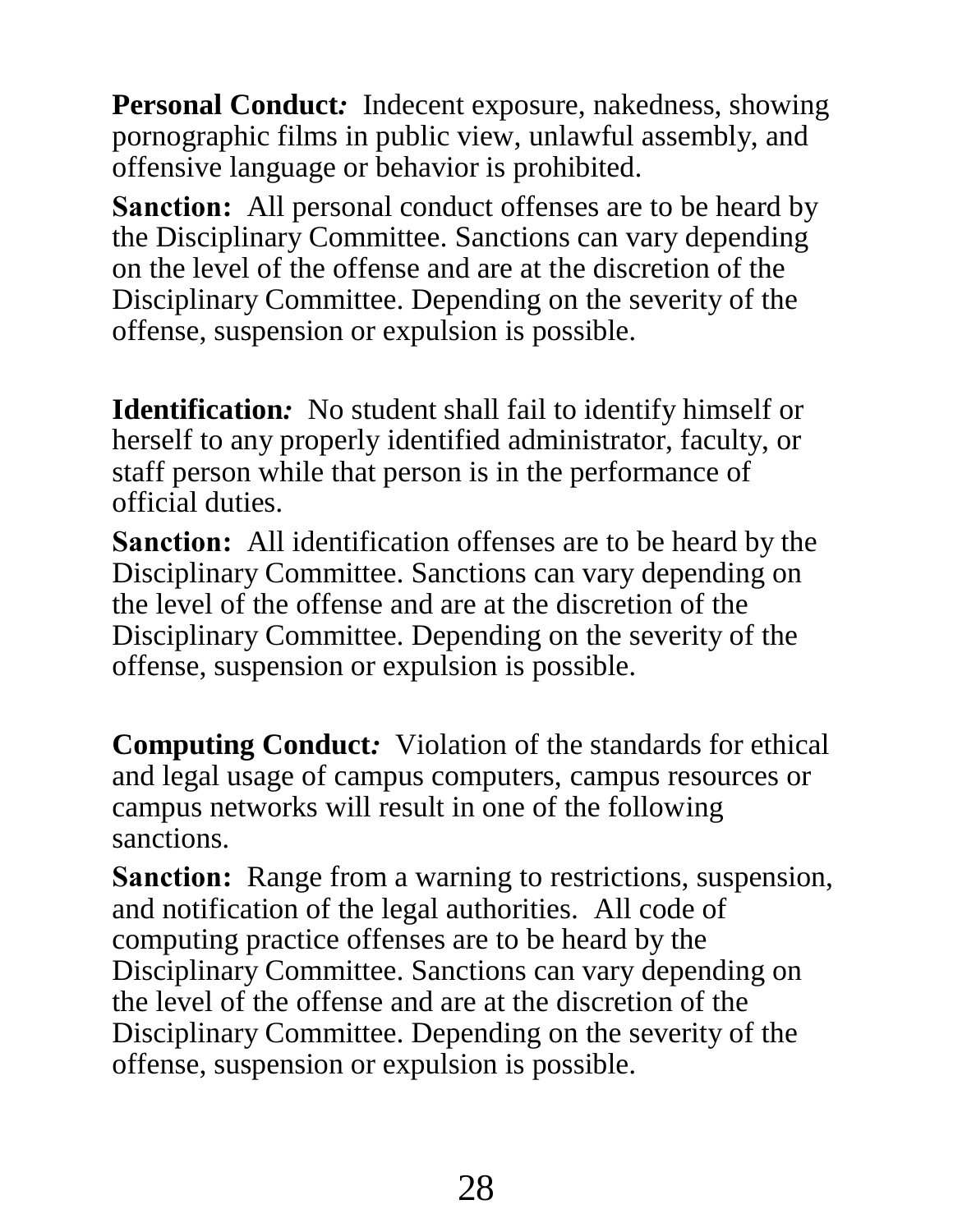<span id="page-30-0"></span>**Financial Obligations***:* Students are expected to promptly pay all college financial obligations. Failure to meet these financial obligations on time may result in not being allowed to register, graduate, or receive a transcript of credits until all accounts are settled. All students must be registered before being admitted to classes.

# <span id="page-30-1"></span>**Campus Housing Regulations**:

The possession of and burning of candles and incense is prohibited in campus housing due to the threat of fire. Any open flame is strictly prohibited.

Campus housing keys may not be duplicated or loaned to other persons.

All of your belongings should be in your room or apartment, not found in the hallways or breezeways.

No pets are allowed in campus housing, or any other college facility.

Students are not allowed to bring personal beds (to include waterbeds) into or around campus housing.

No playing sports in campus housing.

The outside door of all student apartments/residential halls must be locked at all times. All students in an apartment suite or residential room are responsible for their door.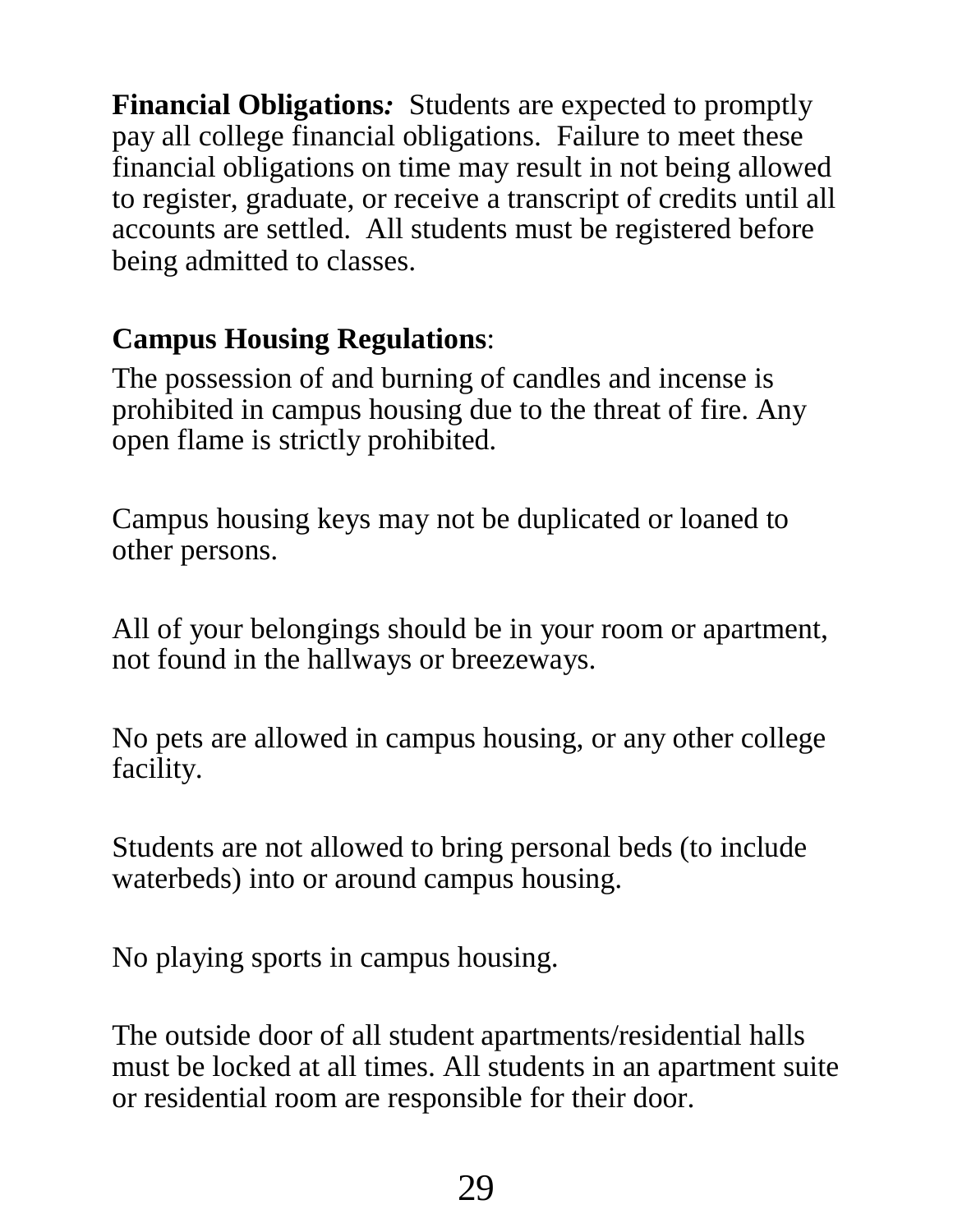Manipulating a door or the components of a door in any way that results in the inability of the door to lock will result in a fine. This includes outside doors and individual room. The student can also lose their right to live in campus housing if this behavior continues.

Screens are not to be removed from the windows.

Follow the regulations given by Assistant Director of Residential Life regarding what you are allowed to have in your room or apartment.

No lobby, suite, or room furniture is to be removed from its assigned place. Anyone who moves furniture or equipment from its assigned place and/or has such items in his/her room or possession will be fined. Students who do not have the same furniture in their room upon checkout as they had on check-in will be charged for replacement of all missing items.

## Sanction:

**First Offense:** \$50 fine and removal of contraband if applicable.

**Second Offense:** \$75 fine and removal of contraband if applicable.

**Third Offense:** \$100 fine and removal of contraband if applicable, and probation for the remainder of the semester.

<span id="page-31-0"></span>**Check Out Procedures***:* All students are expected to move out of campus housing 24 hours after their final exams unless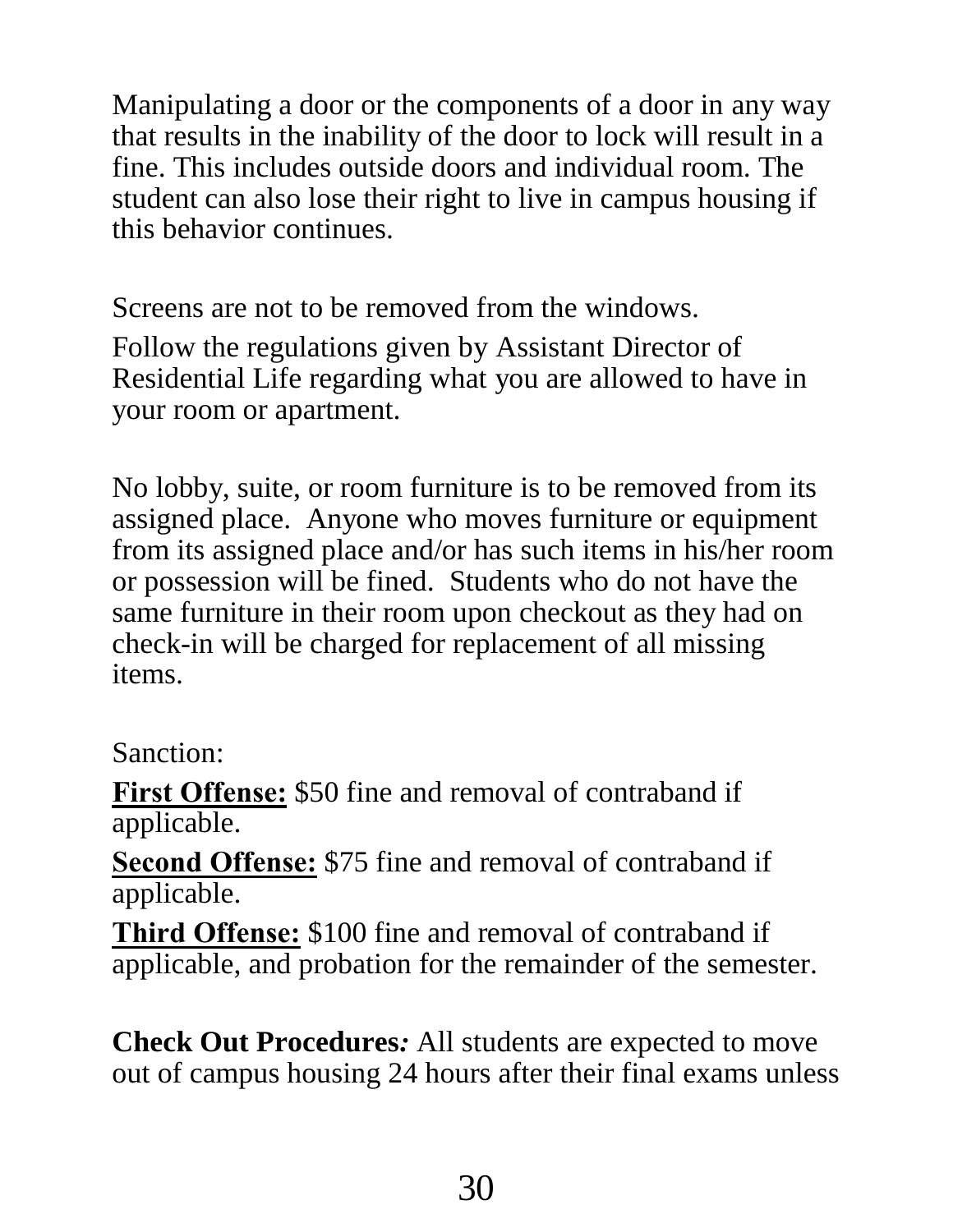they are involved in the graduation ceremony or official college functions. Students in campus housing after closing may face additional fines.

**Sanction:** Failure to follow the prescribed check out procedures will result in the loss of your security deposit and possible fines. An additional \$50 fine will be assessed for improperly checking out. Each student who is present or who has constructive possession of a room without authorization will additionally be charged \$50 for each day.

<span id="page-32-0"></span>**Health and Safety Inspection***:* Periodic health and safety inspections are to be conducted by the Resident Directors and Resident Assistants. Students are requested to be in attendance during the inspections. Refrigerators and closets will be checked. The purpose of room inspection is to check for health and safety problems, adherence to campus safety regulations, and property damage. Residents will be notified by a notice posted on the residence hall front door or in the apartment complex of the date for the housing inspections.

Students who fail to pass the regularly scheduled inspection for cleanliness shall receive a warning from the Resident Director. The student will be given 24 hours to improve the condition of the room so that it will pass a cleanliness inspection. Failure to pass will warrant a referral to the Dean of Campus Life.

<span id="page-32-1"></span>**Quiet Hours***:* Students should respect other students at all times and not make excessive noise. Quiet hours are in effect daily from 11 p.m. until 8 a.m. In addition, a 24-hour "Quiet Hour" period will go into effect at 8:00 a.m. on Reading day for final exams and continue until the end of the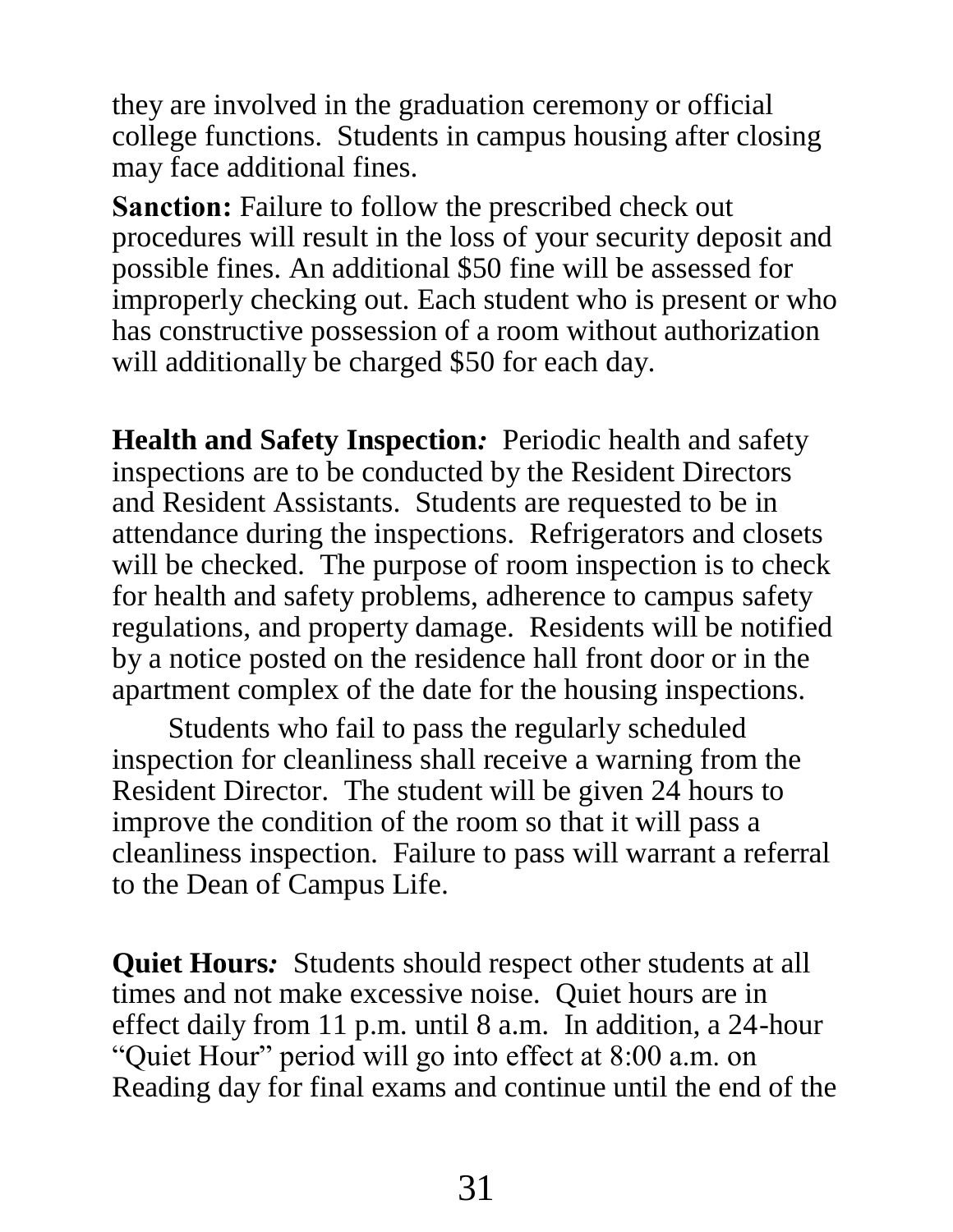exam period. Excessive or prolonged noise (including loud music) is prohibited at any time.

**Sanction:** \$25 fine and if at any time the Resident Director or a Resident Assistant asks a student to quiet down and the student refuses, the case will be turned over to the Dean of Campus Life.

<span id="page-33-0"></span>Lock Out: Any student locked out of their residential hall room must go to their Resident Director or Resident Assistant to have their residential hall room door unlocked. **Sanction:** After the third assist, a fee of \$25 will be charged to the student.

<span id="page-33-1"></span>**Lost Key***:* Any student that loses their key will be responsible for the cost of a new core and new keys.

<span id="page-33-2"></span>**Room Visitation Policy***:* Students who reside in Criswell and Upperman may have guests in their rooms from 12 noon until 12 midnight. Students who reside in the Student Apartments and Honor housing may have guests from 12 noon to 2:00 am. Guests must be admitted to the residence hall by their host or hostess and sign the logbook upon admittance. Students are responsible for their guest's conduct and adherence to the campus regulations.

<span id="page-33-3"></span>**Entry into Housing***:* The following sanctions will apply to male students who enter women's housing during nonvisitation hours and the women involved in the case. The same sanctions will apply to female students who enter the men's housing during non-visitation hours and the men involved in the case.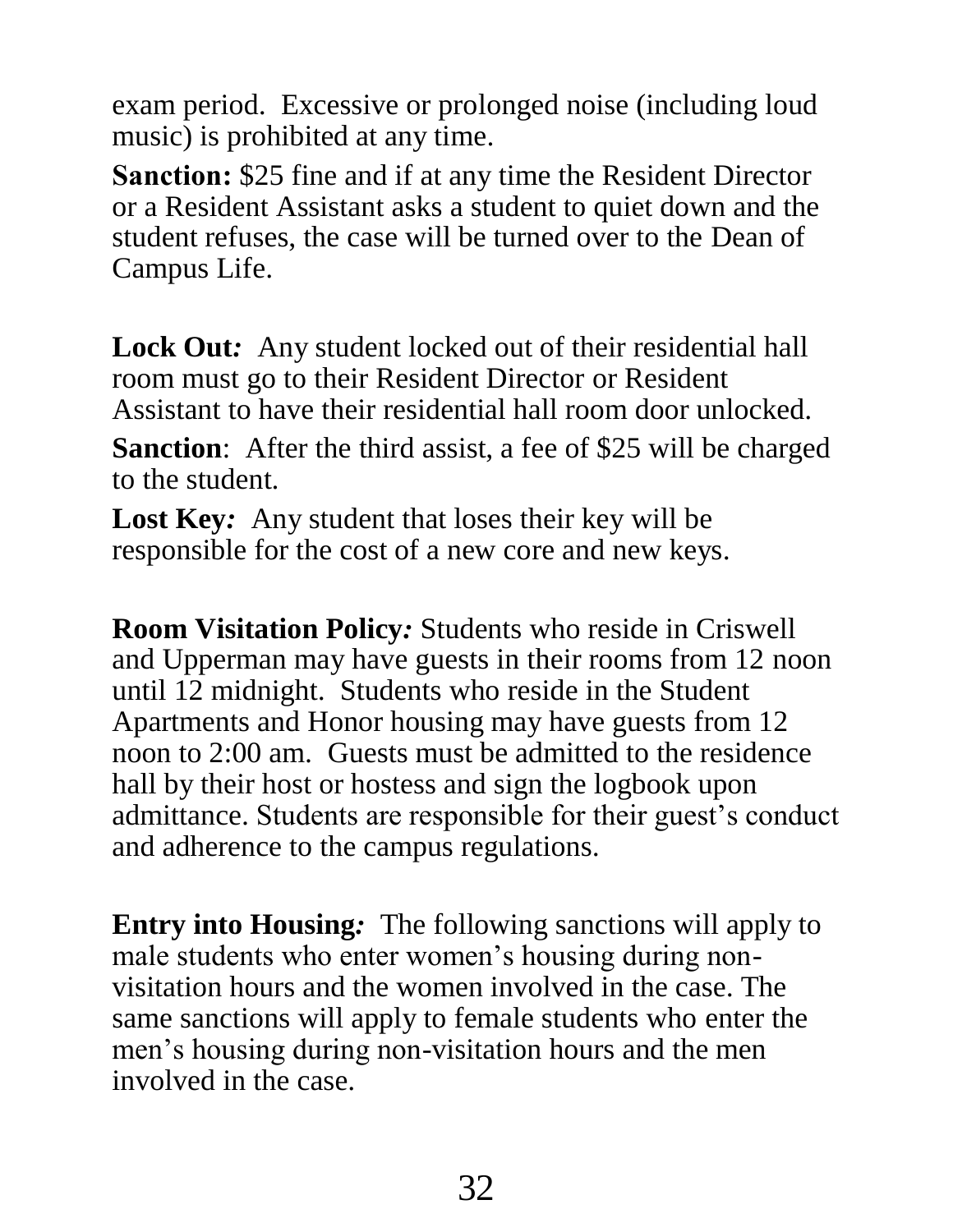Sanction per academic year:

**First Offense** - the students involved will receive a warning.

**Second Offense** - \$100 fine for each student involved.

**Third Offense** - \$100 fine, 30 hours of community service, loss of visitation privileges, and must appear in front of the Disciplinary Committee.

**Fourth Offense** – To be determined by the Disciplinary Committee.

Note: Students will not receive a warning during their second year as a residential student.

<span id="page-34-0"></span>**Overnight Guests:** Students who have overnight guests in campus housing are responsible for the conduct and behavior of those guests. Overnight guests are expected to abide by the campus housing rules. Students must secure permission 24 hours in advance from the Resident Director to have an overnight guest stay in the campus housing. All overnight guests must be of the same sex of the student. Overnight guests are limited to two nights a week. If a student fails to obtain permission for a guest to stay overnight, a \$50.00 fine will be levied. Overnight guests are expected to abide by the campus housing rules.

Under no circumstances are there to be visitors who are under the age of 17. Failure to notify the Resident Director will result in a \$50 fine.

**Cohabitation**: Cohabitation is not allowed within residential halls and apartments as campus housing is for contracted residents. Cohabitation is defined as providing housing or